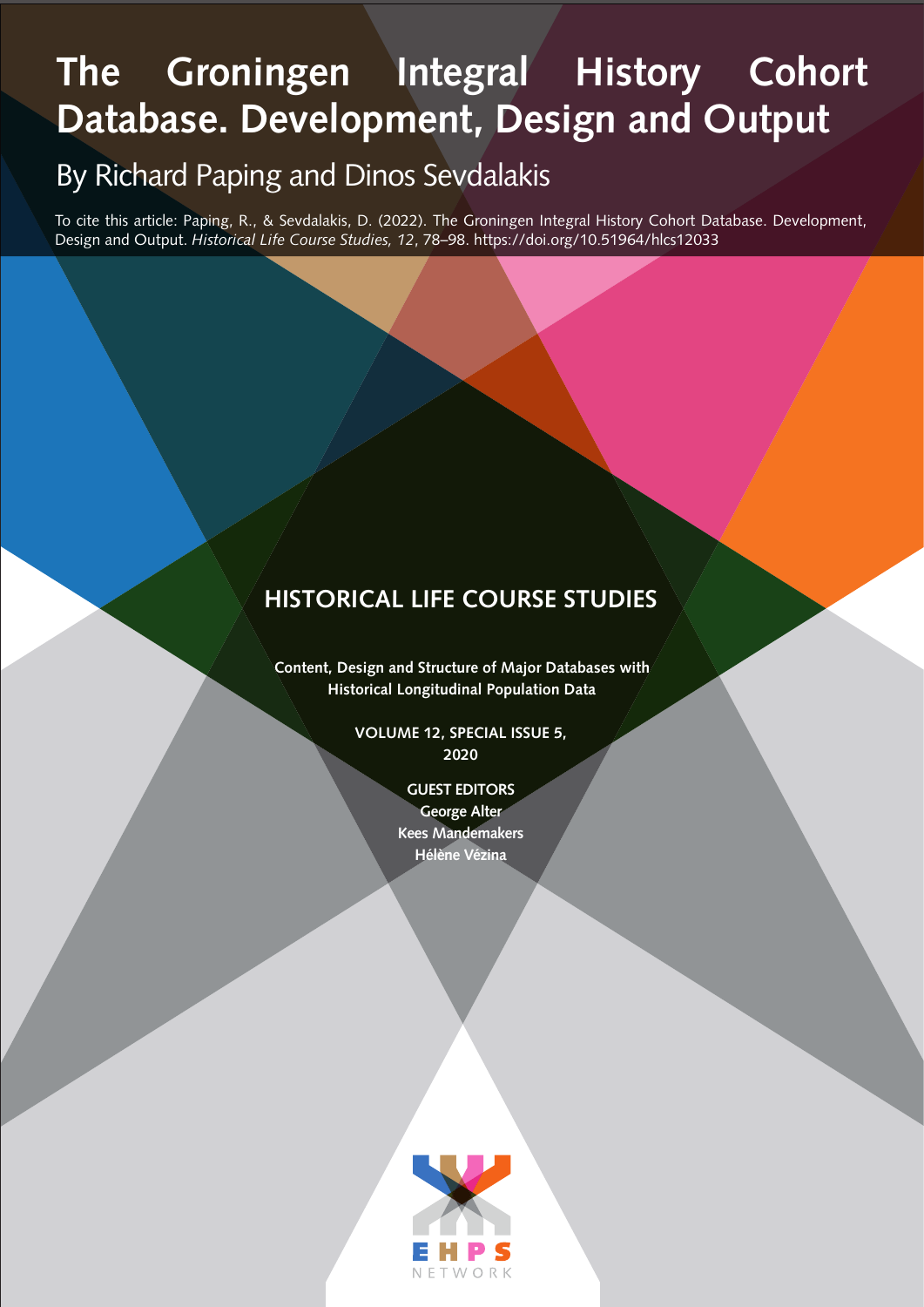## **HISTORICAL LIFE COURSE STUDIES** MISSION STATEMENT

Historical Life Course Studies is the electronic journal of the European Historical Population Samples Network (EHPS-Net). The journal is the primary publishing outlet for research involved in the conversion of existing European and non-European large historical demographic databases into a common format, the Intermediate Data Structure, and for studies based on these databases. The journal publishes both methodological and substantive research articles.

#### Methodological Articles

This section includes methodological articles that describe all forms of data handling involving large historical databases, including extensive descriptions of new or existing databases, syntax, algorithms and extraction programs. Authors are encouraged to share their syntaxes, applications and other forms of software presented in their article, if pertinent, on the EHPS-Net website.

#### Research articles

This section includes substantive articles reporting the results of comparative longitudinal studies that are demographic and historical in nature, and that are based on micro-data from large historical databases.

Historical Life Course Studies is a no-fee double-blind, peer-reviewed open-access journal supported by the European Science Foundation (ESF, [http://www.esf.org\)](http://www.esf.org), the Scientific Research Network of Historical Demography (FWO Flanders, [http://www.historicaldemography.be\)](http://www.historicaldemography.be) and the International Institute of Social History Amsterdam (IISH, <http://socialhistory.org/>). Manuscripts are reviewed by the editors, members of the editorial and scientific boards, and by external reviewers. All journal content is freely available on the internet at [hlcs.nl.](https://hlcs.nl/)

Co-Editors-In-Chief: Paul Puschmann (Radboud University) & Luciana Quaranta (Lund University) hislives@kuleuven.be

**The European Science Foundation** (ESF) provides a platform for its Member Organisations to advance science and explore new directions for research at the European level. Established in 1974 as an independent non-governmental organisation, the ESF currently serves 78 Member Organisations across 30 countries. EHPS-Net is an ESF Research Networking Programme.

**The European Historical Population Samples Network** (EHPS-net) brings together scholars to create a common format for databases containing non-aggregated information on persons, families and households. The aim is to form an integrated and joint interface between many European and non-European databases to stimulate comparative research on the micro-level. Visit: [http://www.ehps-net.eu.](http://www.ehps-net.eu)



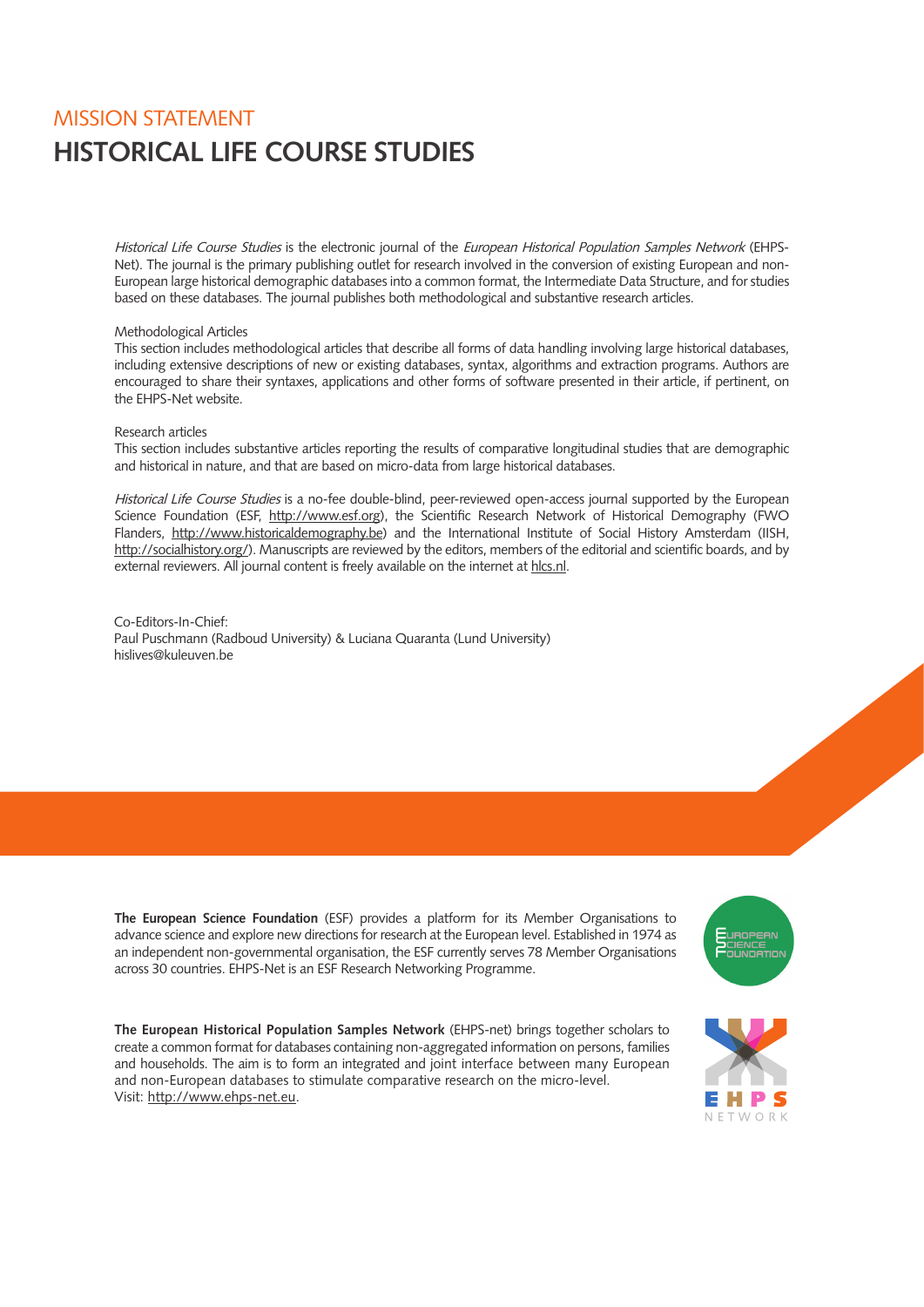# **The Groningen Integral History Cohort Database**

Development, Design and Output

Richard Paping University of Groningen

Dinos Sevdalakis University of Groningen

## **ABSTRACT**

The Groningen Integral History project launched in 1987 aimed to sketch the lives of people from various social classes in the Dutch province of Groningen in the 19th and early 20th century. One part was the creation of the Groningen Integral History Cohort Database (GIHCD), reconstructing complete individual life courses of 5,280 persons (RPs) born between 1811 and 1872. The quality of the database has become very high by now, despite the lengthy and difficult process of shaping it over 35 years. More than 98% of the RPs (and for some parts of the database even more than 99%) could be followed until their death or until a migration abroad. Even for the life courses of those moving abroad information is available for most RPs. In this article, we primarily focus on the rural part of the database ( $n = 4.320$ ), the quality of which is the highest and has had the most significant tangible research impact. Building on information from the Dutch civil registration system (from 1811) and the population registers (from 1850), the database includes multiple individual-level variables. In the technical part of the article, we provide an extensive overview of the available variables and summarize the transformation of the rural part of the database into an Intermediate Data Structure (IDS). Since the early 1990s, historians from the University of Groningen have used GIHCD in quite some publications. At the end of this article, we provide a summary of the main outcomes of these publications.

**Keywords:** Demography, Historical databases, Life courses, Groningen, Dutch Civil registration, IDS

e-ISSN: 2352-6343 DOI article: [https://doi.org/10.51964/hlcs](https://doi.org/10.51964/hlcs12033)12033

© 2022, Paping, Sevdalakis

This open-access work is licensed under a [Creative Commons Attribution 4.0 International License](https://creativecommons.org/licenses/by/4.0/), which permits use, reproduction & distribution in any medium for non-commercial purposes, provided the original author(s) and source are given credit. See [http://creativecommons.org/licenses/.](http://creativecommons.org/licenses/)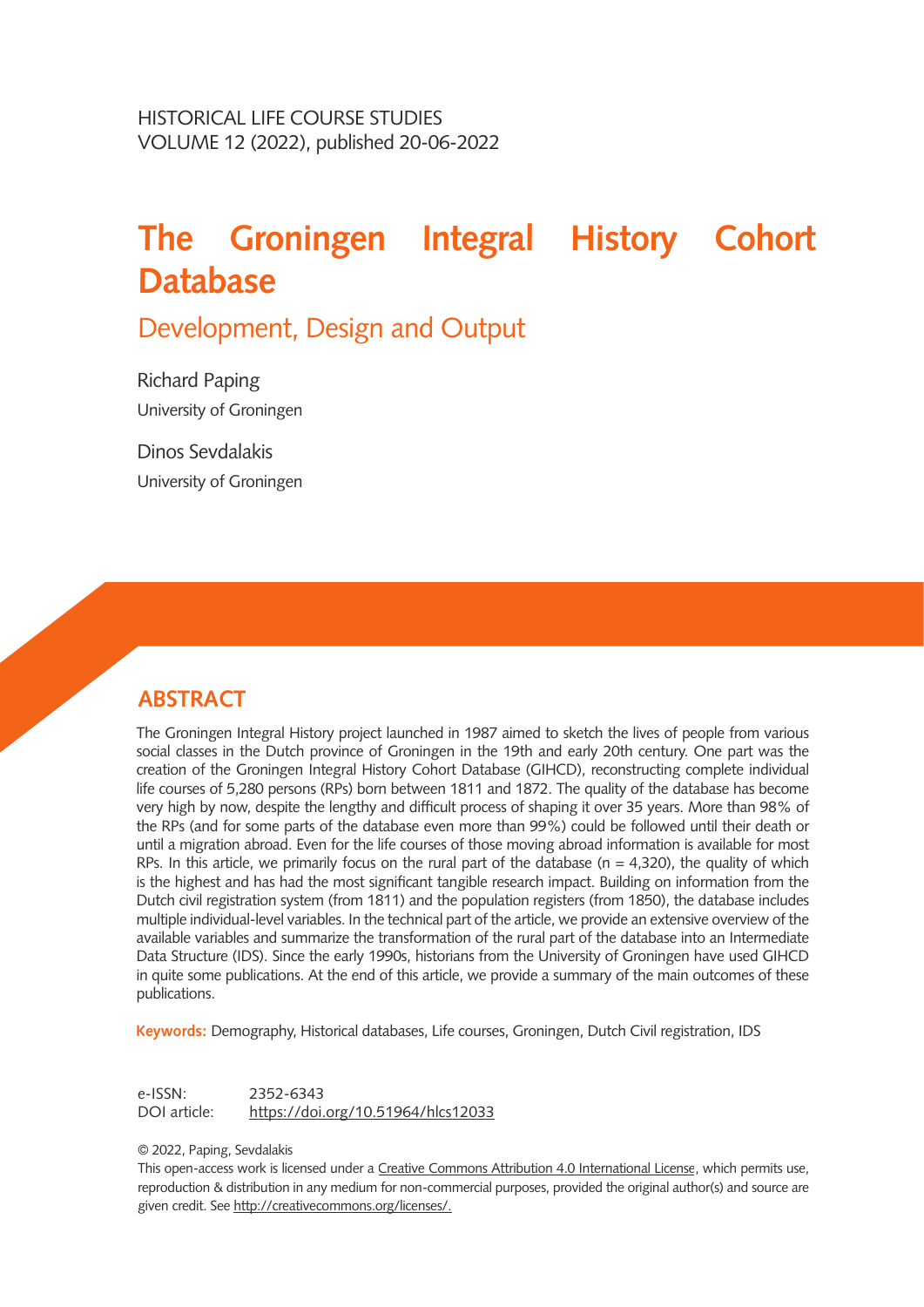## **1 INTRODUCTION**

The Groningen Integral History Cohort Database (GIHCD) consists of a regional sample of more than 5,000 life courses of persons born between 1811 and 1872 in the northern Dutch province of Groningen. This province consists of a large city (Groningen) and its surrounding countryside with numerous smaller and larger settlements organised in about 60 municipalities in the 19th century. Most of the individuals involved were followed during their life throughout the Netherlands, and largely also abroad until well into the first half of the 20th century. The database's main strength is its excellent quality, as a very high percentage of the included persons could indeed be followed throughout their entire life course.

This article first presents an overview of the history of the Integral History Project out of which the GIHCD developed from 1987 onwards. Secondly, we describe the rather unsystematic way in which the database was constructed over the years, partly in response to changing research questions. In the next section, we discuss what the database looks like at the moment, presenting its content and structure. In the last part, we will present an overview of the publications that made use of the data stored in the database. In general, the article also provides an illustration of how technological developments over more than thirty years, in addition to a continuous lack of time and money, can shape a database like GIHCD into its present form.1

## **2 THE ROOTS OF THE DATABASE**

#### **2.1 THE START OF THE INTEGRAL HISTORY PROJECT**

In 1987, researchers from both the University of Groningen (Pim Kooij and Marten Buist) and the University of Utrecht (Gerard Trienekens and Theo van Tijn), with support from the organisation for historical research Stichting voor Historisch Onderzoek (SHO), one of the predecessors of the government-funded Dutch organisation for scientific research NWO, launched the Integral History Project [\(Kooij, 1993a](#page-18-0), p. 2). The primary goal of the project that led to the creation of the GIHCD, was to write an integral history of different regions in the north and the south of the Netherlands. Through this approach the initiators sought to solve the ongoing fragmentation of historical research by operationalising the concept of "quality of life" [\(Kooij](#page-18-1) [& Sleebe, 1991;](#page-18-1) [Trienekens, 1987,](#page-20-0) [1993\)](#page-20-1). In short, the theoretical idea was to compare the aims of ordinary people regarding various aspects of their lives with their perception of what was happening in "reality", thus enabling historians to research the quality of life of people in the past. According to this reasoning, major differences between ambitions and perceptions of people will have led to social tensions that would clearly show up in the sources. As general developments — for instance technological and economic progress, modernisation in other respects and democratisation — influenced these aims and perceptions, this would also result in opportunities to connect data on micro and macro level.

Although at first sight events were not the core of the Integral History Project, the main way to trace indications of changes in ambitions and perceptions was by doing extensive and detailed archival research on specific individuals and communities representing different societies. Four research pillars were defined, that had to result in a similar number of large databases: 1. Cohort analysis: research on the life course of the inhabitants of selected municipalities; 2. Structural analysis: research based on snapshots of the household structure of the inhabitants in these selected municipalities taken every 20 years; 3. Financial analysis: research on the developments in the provincial and municipal expenditures using the annual accounts [\(Duijvendak &](#page-17-0) [Blijham, 1994\)](#page-17-0) to study the political priorities of the local and provincial elites; 4. Opinion analysis: research based on the local newspapers to find indications of tensions in society. For this article, we concentrate on pillar 1 and to some extent on pillar 2, because they at least have had some long-lasting research output.

Originally, two Dutch cities and their surrounding regions were selected to be studied in the period 1770– 1914. On the one hand, the city of Groningen and the clay soil region situated largely north and east of it, and on the other hand, eastern Northern Brabant with the capital of Den Bosch [\(van Oudheusden & Trienekens,](#page-20-2) [1993\)](#page-20-2). So, next to the capital, nine more or less rural municipalities were chosen to be investigated in detail for both regions.

Regarding the Northern Brabant part of the project, it must be noted that it was attempted to reconstruct the life courses (pillar 1) engaging many volunteers. However, this data collection — partly due to unsolved

1 The authors want to thank Geurt Collenteur, Maarten Duijvendak, Frouke Hansum, Kees Mandemakers and Hélène Vézina for their many useful comments.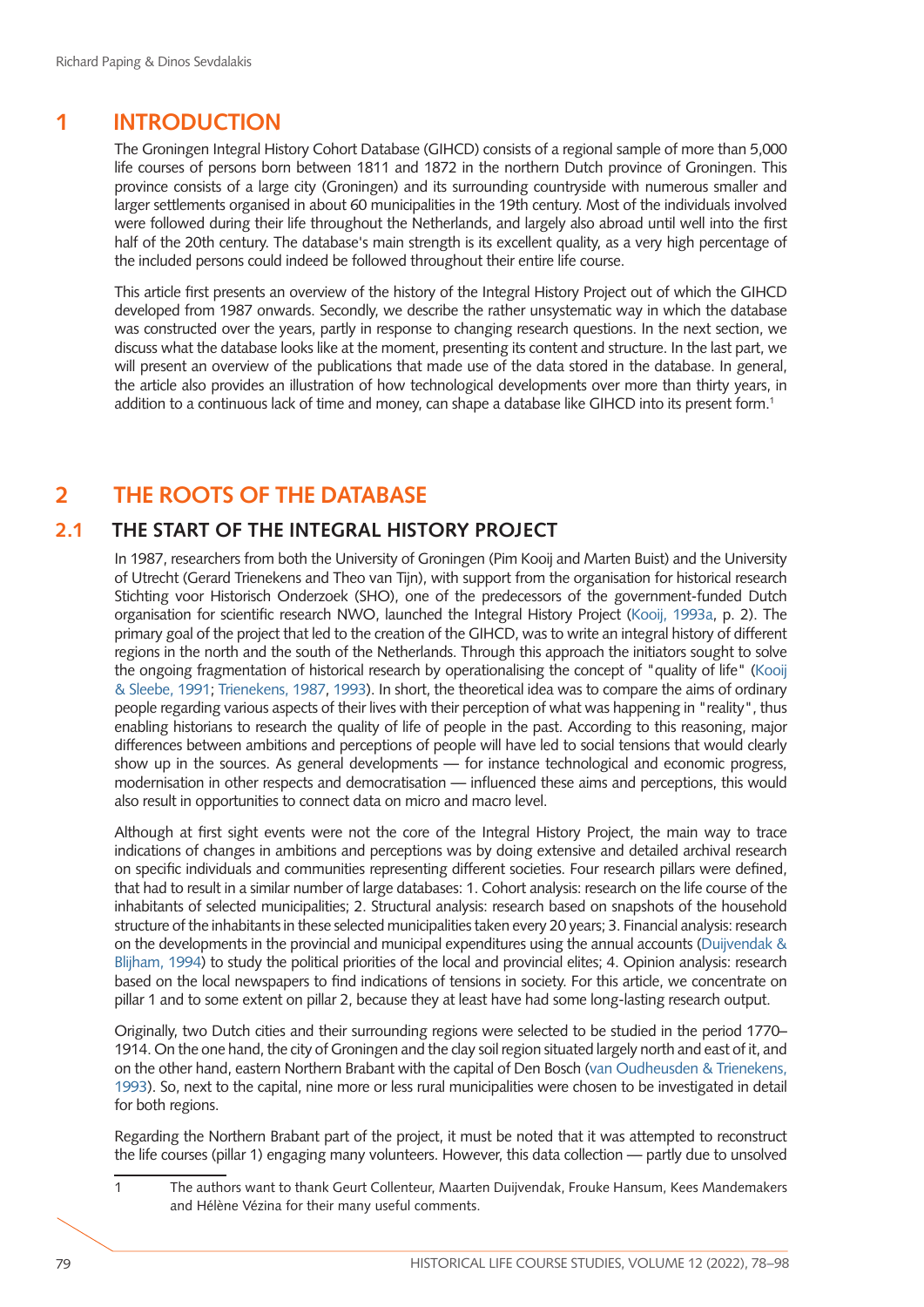technical problems — did not result into a database that could be analysed easily. Still, some results from the Brabant cohort analysis were published in Schrover [\(1998\)](#page-19-0). Largely due to the different sample years chosen for each municipality, the collection of the household structures (pillar 2) turned out to be problematic as well. Preliminary results were presented by Trienekens ([2004\)](#page-20-3), while a database called "Het Huishouden in Oostelijk Noord-Brabant 1800–1920" is available.<sup>2</sup> However, the overall output of the Northern Brabant part of the project is limited. Consequently, this article will concentrate on the Groningen part of the project.

The Groningen clay region was largely defined as those municipalities whose surface area was covered by clay for more than 50% ([Paping, 1995,](#page-18-2) pp. 18–21). The selected region covers more than half the province including 36 out of the 57 19th-century municipalities (see figure 1). The nine municipalities were chosen in such a way to ensure an even geographical spread over the region. They were largely rural, though also deliberately comprised of the small old town of Appingedam with its adjoining rural villages and the somewhat larger semi-urbanised settlement of Winschoten. However, for the sake of convenience, we will call these nine municipalities rural in opposition to the large city of Groningen.

The Dutch scientific fund SHO, in addition to financing PhD's, provided the Integral History Project in 1987 with some funding to develop the four databases. In the Groningen part of the project, this money was used partly to finance a fulltime research assistant, who constructed a digital database of government accounts (pillar 3). However, the amount of funds supplied by SHO were by no means sufficient to finance the construction of the four large historical databases, just mentioned. The University of Groningen also funded additional PhD's and student-assistants to participate in the project.



*Source: Paping [\(1995](#page-18-2)).*

*Explanation: The so-called 'clay area' is the area surrounded by the thick line and the named municipalities. The municipalities in yellow and blue are the ones that are included in the GHICD database.*

2 See <https://www.narcis.nl/research/RecordID/OND1296249/Language/nl>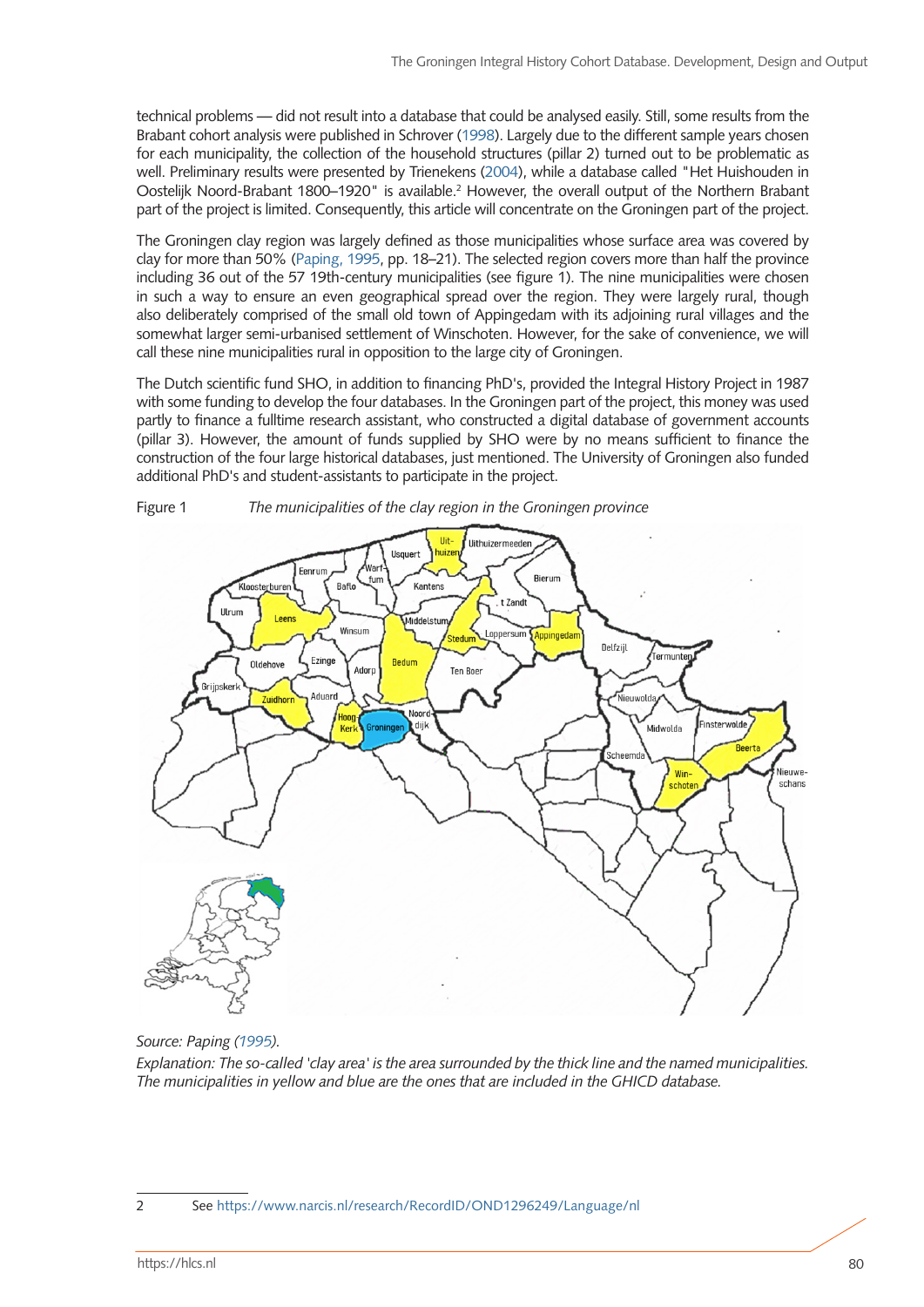### **2.2 THE STRUCTURAL ANALYSIS DATABASE**

The aim of the structural analysis was to take snapshots of the household situation every 20 years from 1815 onwards as benchmarks to study changes over time. The transcription and summarising of the population registers of the nine selected rural municipalities was done by several persons working on PhD-projects, some supported by student-assistants. Originally, a similar endeavour was planned for the city of Groningen for the period before 1870, as the years 1870–1910 had already been covered in the thesis of Kooij ([1987\)](#page-18-3). However, the urban part of the project was never completed.

The structural analysis was confronted with three major problems. Firstly, there was a lack of sources. The intended timespan of the project was 1770–1920; however, population registers or micro census-data were missing for the older period. Therefore, it was decided to restrict the data collection to the census years 1815, 1829/1830, 1850, 1870, 1890 and 1910, reconstructing the household situation around January 1st of those years. Unfortunately, for most of the selected municipalities the (census) registers were missing for 1815 and 1830. From 1850 onwards, nationwide introduced dynamic population registers were used, except two municipalities for which these registers were missing for the first decade. Secondly, it often proved difficult to reconstruct the exact household situation in 1870, 1890 and 1910 as in the countryside many of these dynamic population registers cover periods of twenty years or more, for instance from 1860 to 1900, while the original ten-yearly census forms had been destroyed. This made it very difficult to ascertain which persons (including live-in servants) lived within the households at the measure points from 1870 onwards. Thirdly, the reliance on only a few PhD-candidates — due to the lack of funding — meant that the years 1870, 1890 and 1910 were only done to a limited extent. Consequently, only for 1830 and 1850 a digital database on household structures is available for a substantial number of municipalities (see table 1).

As laptops and the like were still rare at the end of the 1980s, all households were registered on a paper form. Standardly, all data of the head of the household and eventual partners were transcribed including the names. For the other members of the household some data were transcribed as well, though in much less detail than available in the registers in an attempt to reduce the time needed to collect the data. After filling out all the forms, the information was translated into numbers using an extensive codebook (with numbers indicating, for instance, household types, occupations, and so on). These numbers were digitalised on tape and analysed by way of SPSS using a mainframe computer. Around 1995, a LOTUS 1-2-3 spreadsheet database was created (later on converted into EXCEL) with a household on every row. The numerical codes were reconverted into the corresponding meaning in text. Next, some of the not yet digitalised information from the still preserved original forms was added to the database. An important feature of this dataset is that for more than half of the municipalities in 1830 and 1850 information on the amount paid in the local taxes could be added (the so-called 'hoofdelijke omslag', a tax based partly on income and partly on wealth: [Kooij,](#page-18-4)  [1993b,](#page-18-4) pp. 145–155; [Paping, 2010](#page-19-1); [Voerman, 2001,](#page-20-4) pp. 267–272).

|                  | 1830    | 1850       | 1870  | 1890  | 1910  |
|------------------|---------|------------|-------|-------|-------|
| Appingedam       | Missing | C/D        | C     | C     | C     |
| Bedum            | C/D/T   | C (partly) | C/D/T | C/D   | C/D   |
| Beerta           |         |            |       |       |       |
| Hoogkerk         | Missing | C/D/T      | C/D/T | C/D/T | C/D/T |
| Leens            | C/D/T   | Missing    |       |       |       |
| Stedum           | C/D     | C/D        |       |       |       |
| <b>Uithuizen</b> | Missing | C/D/T      | C     | C     | C     |
| Winschoten       | C/D     | C/D/T      | C/T   | C/T   | C/T   |
| Zuidhorn         | Missing | C/D/T      |       | C/D   | C/D   |

Table 1 *Overview of the available databases regarding household structure constructed for the nine rural municipalities of the Groningen Integral History Project* 

*Explanation: C: Reconstructed snapshots; D: Digitalised and standardised databases; T: Tax information available. Empty cells: sources are available, though no databases have been reconstructed.*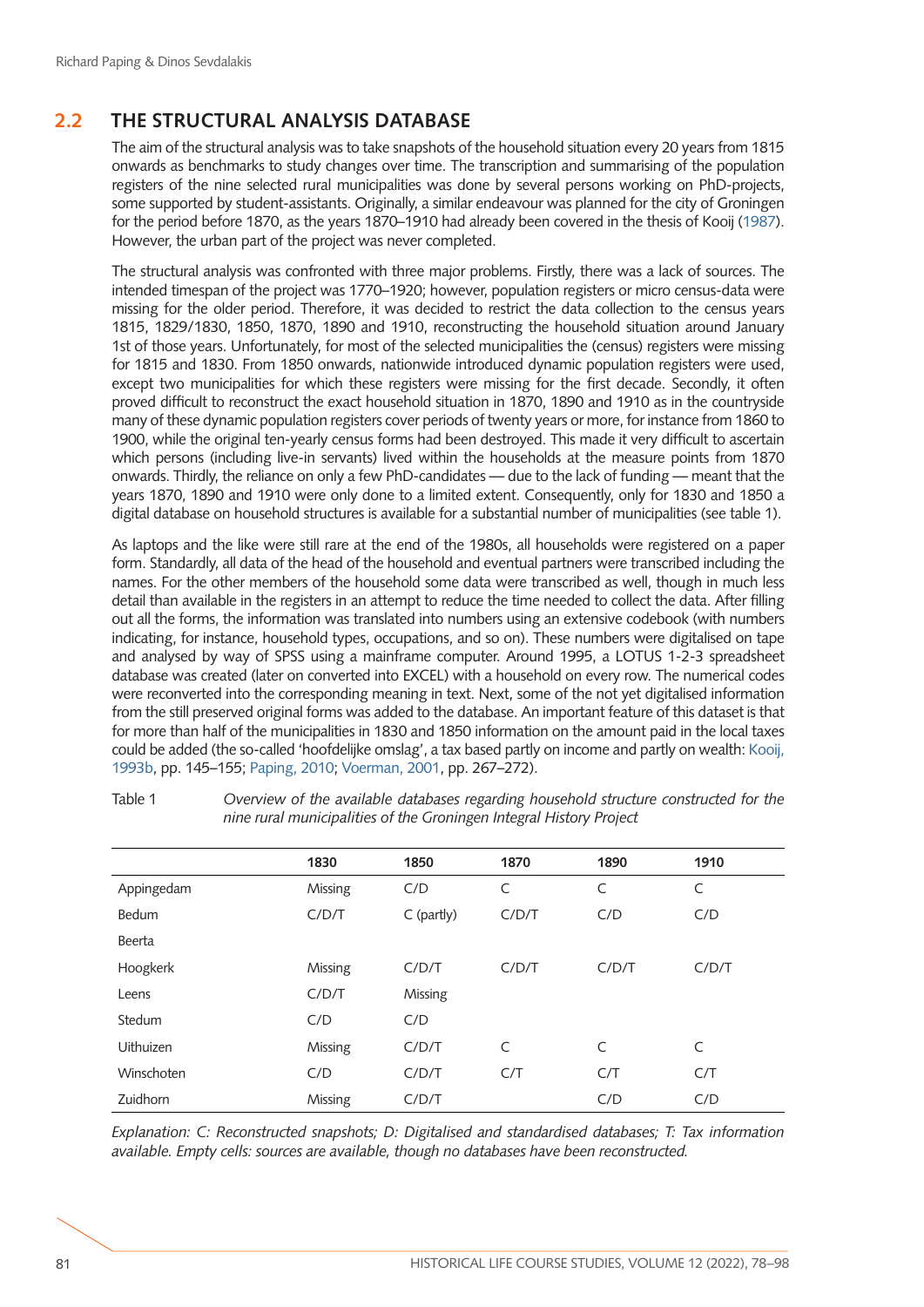The structural analysis databases were used for several publications: Voerman [\(2001](#page-20-4)) made an in-depth analysis for Winschoten in combination with extra data on the mixed rural-urban municipalities of Hoogezand and Veendam in the eastern Groningen peat districts neighbouring the Groningen clay soil region. Paping and Collenteur ([1998\)](#page-19-2) used it for the long-term development of the occupational structure of household heads until 1910. Paping [\(2010](#page-19-1)) researched the relation between occupation, social position and tax performance within households in the period 1830–1850; and lastly Paping [\(2018\)](#page-19-3) analysed the household structure using the same data.

#### **2.3 THE CONSTRUCTION OF THE GIHCD**

This article focuses in particular on the most prominent database constructed within the Groningen Integral History Project: the cohort database with individual life courses from ten municipalities (including the city of Groningen, see figure 1), selecting 120 births from cohorts starting with a 20-yearly interval (1811, 1830, 1850, 1870 and 1910). Although the original aim included the birth cohorts of 1770 and 1790, it soon became clear that this was not feasible. For the three villages later constituting the municipality of Hoogkerk, the first 120 baptisms for the cohort of 1770 and 1790 were collected by Vincent Sleebe [\(1993](#page-20-5)). However, it proved extremely difficult to find any other information about these persons. In Groningen, the large majority of the families did not have a surname before 1811, making it difficult to trace persons outside the village without extensive genealogical research. Initially, it was hoped that existing registrations of protestant church members (*lidmaten*) would indicate migrations, but these registers proved scarce or incomplete and covered only a minority of the population. This was even more detrimental, as the naïve initial research assumption that migration was very rare in the countryside proved to be completely beyond reality. How to deal with migrating cohort members became a persistent issue in the project as we will show later on.

The project originally planned a series of books on all 10 municipalities involved starting with Hoogkerk, a tiny municipality right next to the city of Groningen. This characterised the optimistic atmosphere in the first years of the project: ultimately only the book on Hoogkerk [\(Kooij, 1993\)](#page-18-1) was published. The contribution to this book that makes extensive use of the GIHCD clearly shows the huge problems with which the construction of the cohort analysis was confronted ([Clement, 1993\)](#page-17-1). Birth cohorts were constructed for 1811, 1830, 1850 and 1870. As the population of Hoogkerk was very limited, it sometimes took even six years to achieve a cohort of 120 consecutive births. The cohort of 1811 started in August, with the beginning of the official Dutch civil registration. The birth certificates offered much more information (occupations and ages of people involved) than the baptism registers which had to be used before August 1811. At first, children were only traced within the municipality of birth and in the city of Groningen. As most of the Hoogkerk children disappeared without a trace, this search was expanded to neighbouring rural municipalities like Aduard, where indeed a few of the Hoogkerk cohort members were found.

In the 1980s, it was still difficult to track down a specific person in the civil registration. Only 10-yearly indices of births, deaths and marriages existed for each municipality, supplying merely the registration date of the certificates. As it was not uncommon to have several people with the same name, all hits had to be checked one by one. Fortunately, this could be done at the provincial archive, where an increasing amount of films could be found containing the civil registration of the provincial municipalities before 1900. A notable exception were the records of the city of Groningen, which were kept in the city archive. In 2002 the two archives fused (Groninger Archieven) and the work could be concentrated in one building.

Originally, the core of the database was formed by standardised paper forms for each Research Person (RP). These forms had room for information about: 1. The parents (occupation, birth date, birth place, ability to sign birth or marriage certificate); 2. Marriage (date and location) and characteristics of the partner (occupation, birth date, birth place, ability to sign marriage certificate); 3. Children (birth date, occupation and moment they left the parental household, including stillbirths); 4. The religion, the household situation and exact place where the RP lived according to the census (1815, 1830 and 1840) or the population register (from 1850 onwards); 5. Migration dates and destinations. Extra forms could be added when necessary. Consequently, the original database contains information on three generations, not only on the RP, but also on his or her parents, on marriage partners and on the place and date of birth of children.

The advantage of the paper system was its flexibility, as it was easy to include interesting additional information found in archives. The disadvantages were, firstly, that it was often unclear what the source of the transcribed information was and, secondly, that forms were being filled in very inconsistently. The form gave a lot of decision power to the individual researcher about which information to be included. Consequently, a lot of data was not transcribed, making it often necessary to go back to the original sources and replenish the data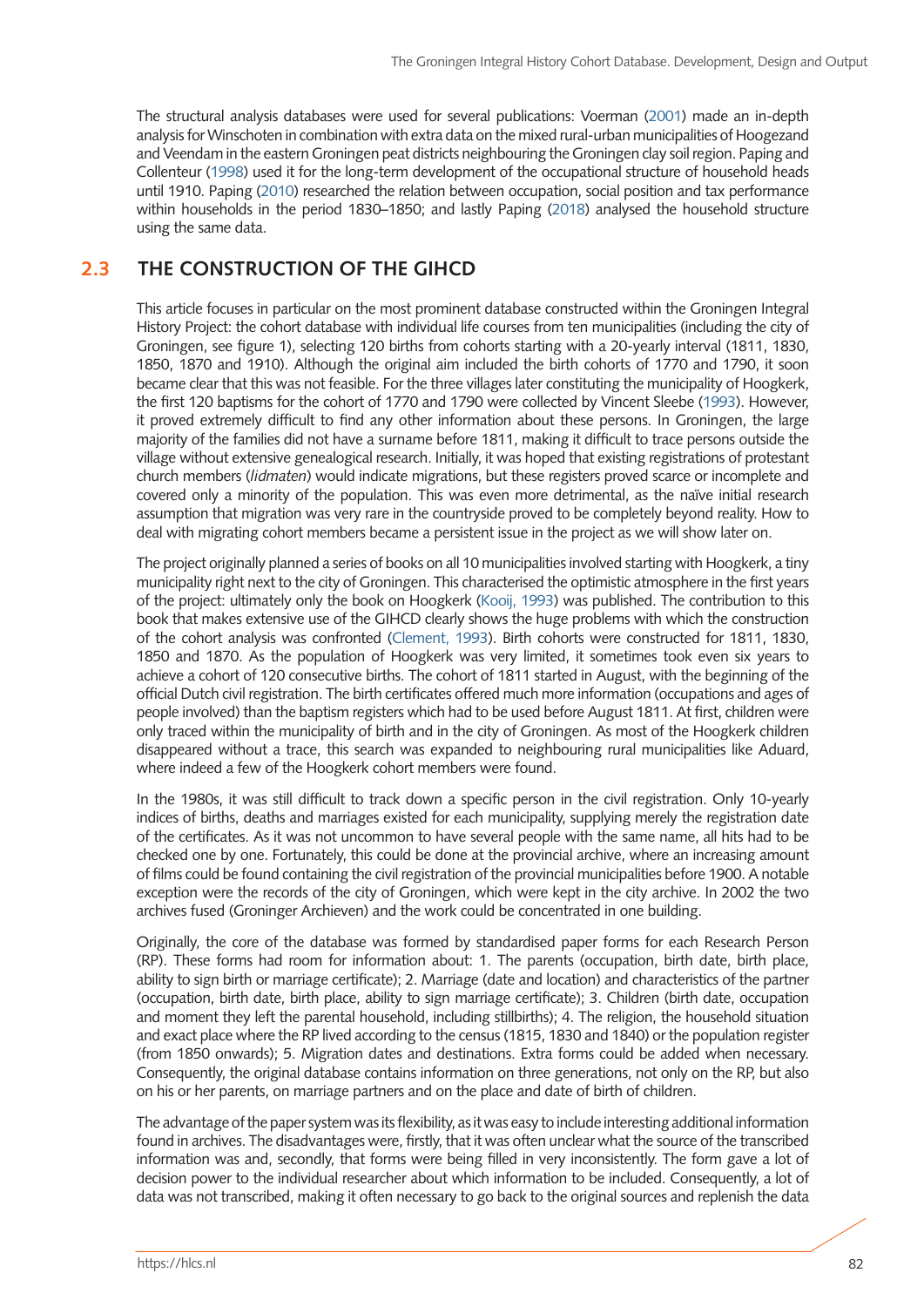on the forms. Most of the forms were filled in by student assistants and research assistants, though also sometimes by history students as part of a paper they wrote during a research course under the supervision of project leader Pim Kooij. Kooij himself did most of the cohorts of the city of Groningen. The handwriting, and also the colour of the pen, pencil or marker provide indications on who originally transcribed the data. Over the course of time, many different researchers worked on one individual RP.

Before 1995, the tracing process in the civil registration proved extremely difficult and time consuming. Especially the high number of persons in the province of Groningen sharing the same name made it timeconsuming to establish if a certificate belonged to the RP in question or not, without reading the certificate itself. In 1993/1994 all funds of the Integral History Project had been used. All life courses from the cohorts from 1811 until 1870 had been constructed, except migration routes outside the birthplace. A few studentassistants — financed by the Groningen Faculty of Economics — had tried to improve this; however, it was too much work. In this phase, RPs were followed in the municipalities in the clay parts of the province, and not only in the city of Groningen. During this period, project leader Kooij created a REFLEX-database with a structured summary of the assembled data of every individual based on the paper forms. In Figure 2, we sketch the technical transformations the database has undergone since 1987.

The Integral History Project received some fresh money from the Dutch research foundation (NWO) to stimulate research cooperation with historians from the former USSR. Since the end of the Communist regime, there was a rising interest in Western research methods among Russian historians, together with a change of focus from political history (mainly the history of communism) to the history of common people. This Dutch-Russian cooperation resulted in several workshops in both Russia and the Netherlands and in two volumes: *Where the Twain meet* ([Kooij, 1998](#page-18-5)) and *Where the Twain Meet Again* [\(Kooij & Paping,](#page-18-6) [2004\)](#page-18-6). Several Russian contributions applied the Groningen method of cohort analysis ([Akolzina et al., 2004;](#page-17-2) [Dyatschkov et al., 1998;](#page-17-3) [Golubeva, 1998](#page-18-7); [Shustrova & Sinitsyna, 2004;](#page-19-4) [Sinitsyna, 1998\)](#page-19-5). However, source problems (serious gaps in birth, marriage and death records and difficulties with record linkage) were even larger for 19th century Russia, resulting in databases containing only a limited number of individuals with substantial information.

In the meantime, NWO funded in the years 1995–1996 a Dutch-Flemish research project concentrating on family strategies. Paping's part of the project used the Groningen Integral History Cohort Database (GIHCD) to study strategies regarding migration in the countryside. He had to conclude that — despite all the efforts — the cohort analysis database was still not very consistent and had significant gaps. The quality of the 1811 cohort was especially poor, partly due to the difficulties to detect the migration history of the cohort members, as the Dutch population registers keeping systematic track of migration only started in 1850.

As a preparation for the family strategy project, the original REFLEX-database was converted into a LOTUS 1-2-3 spreadsheet, making the data analysis and the input of extra data easier. However, one major weakness of the used program was that it had difficulty accepting dates before 1880. To solve this problem, 100 years were added to all the dates. In the end, dates in the LOTUS database were changed into relative parts of the year — for instance, the 30th April 1840 became 1840.33 — making it easy to calculate time spans. This implied that the exact dates got lost, although these are still available on the original forms. Next, all the data of all RPs from the nine rural municipalities and the cohorts 1830, 1850 and 1870 were checked by Paping, focussing on RPs with an incomplete life course. It turned out that previous investigators had missed a lot of information, which sometimes could even be found at the place of birth. For the still numerous missing persons, it was checked if they had gone to the city of Groningen or if they appeared on American migration lists. Also, many lost cohort members were found by using newly available indices and films of civil certificates and by systematically scrutinising the whole collection of published genealogies in the provincial Groningen Archive. In general, cohort members were followed through the whole province of Groningen at least until 1900, but preferably until after 1920.

Consequently, by 1999 the quality of the 1830, 1850 and 1870 rural cohorts had been greatly improved. Of the 1830 and 1850 cohort members only 8% and 10% were lost somewhere during their life in the province of Groningen. The situation was worse for the 1870 cohort where about a quarter had not (yet) been traced during their life span; however, only 4% disappeared before 1900 [\(Paping, 1999](#page-18-8), p. 79). These first overviews of the cohorts showed a massive and rising emigration of the cohort members out of the province of Groningen, respectively 11% of the 1830 cohort members, 18% for 1850 and even 26% for 1870. These observed migration shares are even more impressive taking into account the high child and juvenile mortality — as RPs dying early obviously did not have much time to move out of the province — and the percentages of lost persons just mentioned.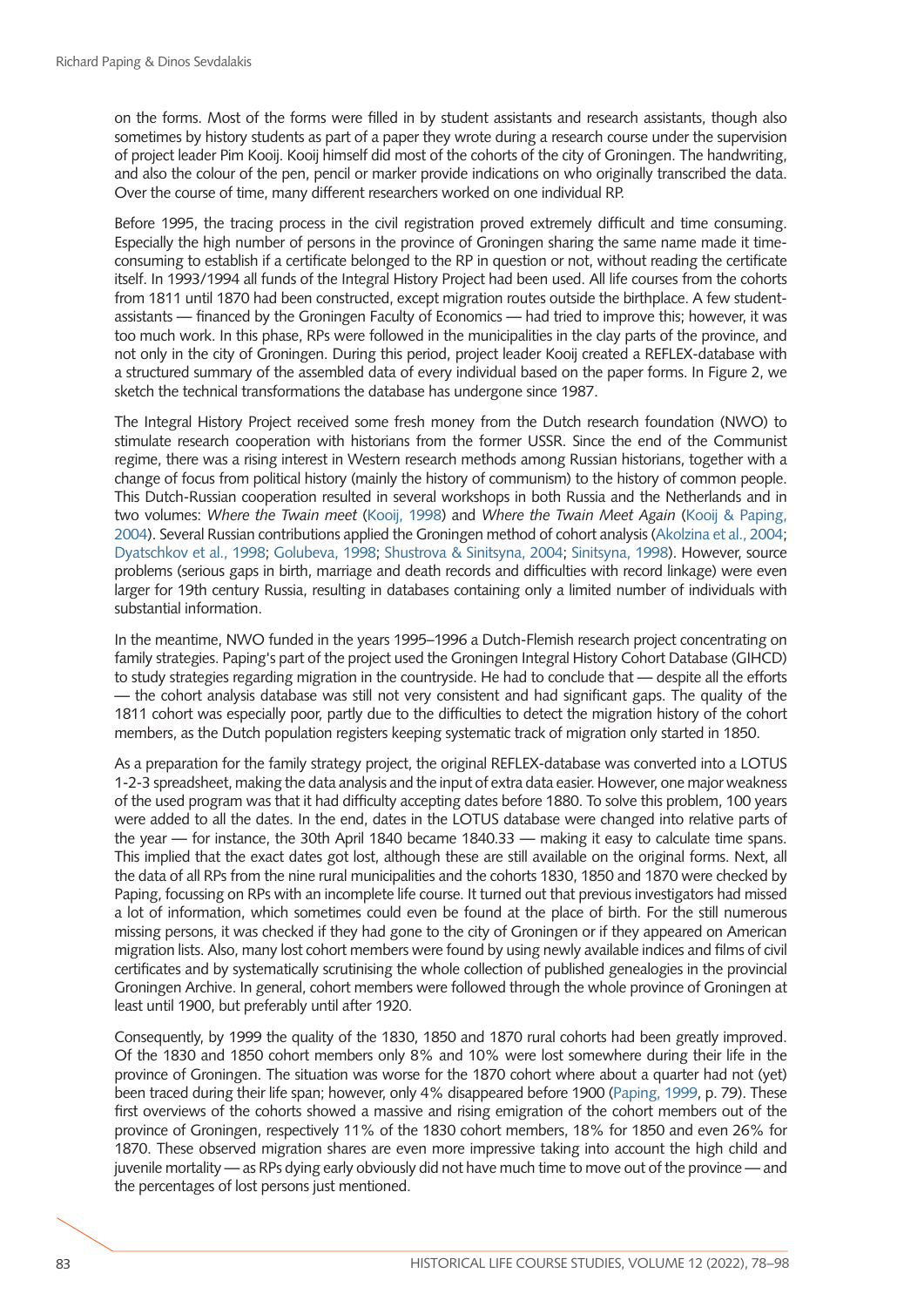

In 2002, in line with these interesting migration patterns, the Faculty of Arts of the University of Groningen financed a research project following the migration all over the Netherlands. The research period was extended until 1940 and in first instance extra information on migrations within the province of Groningen was gathered. Subsequently, RPs were followed outside the province, by visiting the municipal archives of main destinations like Amsterdam and writing letters to the smaller archives. This research effort again greatly improved coverage and reliability of the GIHCD, which by then had been converted from LOTUS into EXCEL. However, the extremely time-consuming gathering of data on all migrated individuals, was one of the major causes for this project not to have resulted in an end publication.

Since the millennium change, digitisation of the civil registration has rapidly proceeded. Thanks to the efforts of the Groningen archives, indices with the names, ages and occupations mentioned in all birth, death and marriage records became increasingly available via the website [AlleGroningers](https://www.allegroningers.nl/) (see also [Mandemakers,](#page-18-9)  [Bloothooft, & Laan, forthcoming](#page-18-9)). Numerous volunteers made the transcripts and improved the Groningen Archives database, adding extra years when allowed by Dutch privacy regulations (public after 100 years for births, 75 years for marriages and 50 years for deaths). A more recent development was the addition of the scans of the original sources. Since the early 2000s, a sophisticated online search engine made it possible to trace individual persons from behind the computer! It became much easier to establish if a certificate really was about the person one was looking for, and this without the time-consuming travel to any archive. One can also search for a combination of names which makes it easy to find specific couples. Also, for other parts of the Netherlands search engines became available to tackle huge databases — especially [WieWasWie](https://www.wiewaswie.nl/)  covering the whole of the Netherlands, though also search engines from separate archives — making it increasingly easier to track down lost cohort members.

In conclusion, digital tools have made it much easier from about 2005 onwards to develop the GIHCD. These digital improvements have been especially useful for improving the quality of the 1811 rural cohorts, which had been largely neglected since 1995, as well as the 1811, 1830, 1850 and 1870 cohorts of the city of Groningen. However, due to lacking research funds the Integral History Project was still unable to do a general update of all cohorts.

Several history students wrote their master or bachelor thesis using the GIHCD: Leendert Klokkenburg [\(2009](#page-18-10)) discussed differences between orthodox and non-orthodox Calvinist rural RPs, Bart Hoogenboom [\(2013](#page-18-11)) investigated migration from the Groningen countryside to the city of Groningen and Piet-Jan Koning [\(2019](#page-18-12)) researched the huge migration from the Groningen countryside to the United States of America (USA). Koning showed that it is possible to trace at least three quarter of the migrating rural RPs born in 1850 and 1870 in America using among others the digitalised US census and passenger list data available online. The relatively small sample size allowed Koning to search for these lost RPs by hand and ultimately led to the retracing of 152 of 219 RPs studied that moved to the US. This seems better than software-based approaches used in recent initiatives to match and validate almost 500 persons of the HSN who migrated to the USA using American censuses (see [Paiva, Anguita, & Mandemakers, 2020\)](#page-18-13). So, retracing lost RPs in the USA manually might be a fairly efficient project when conducted on a small scale.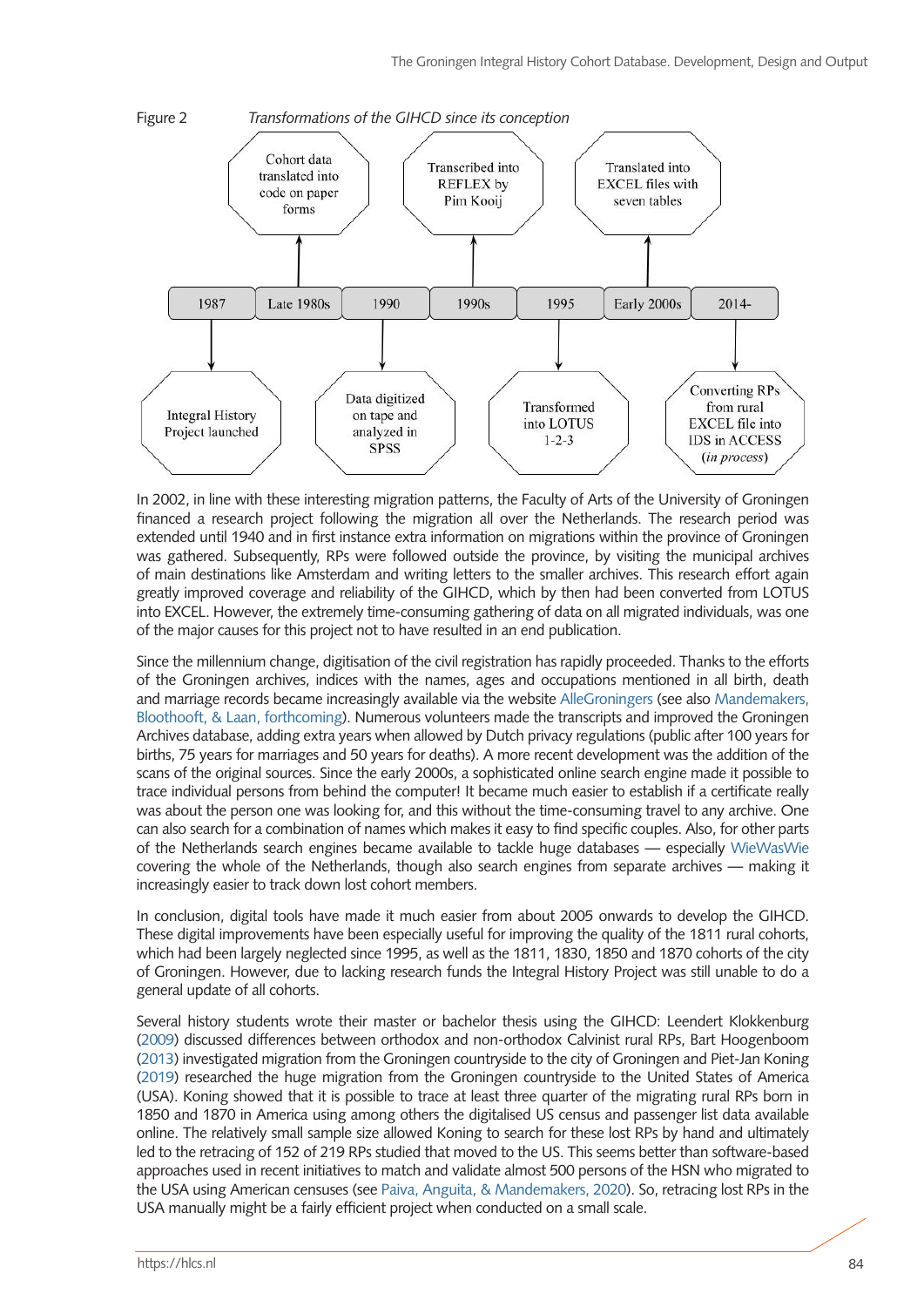Another stimulus for the GIHCD was its participation in the European Historical Population Sample Network (EHPS-Net) in the period 2011–2016. Jacek Pawlowski was hired in 2014–2015 to put the data of the 1830, 1850 and 1870 RPs in the Intermediate Data Structure (IDS; [Alter & Mandemakers, 2014](#page-17-4)). In this period a general update of the database took place by digitally tracing part of the remaining lost cohort members using newly available search engines.

## **3 CONTENT AND STRUCTURE OF THE GIHCD**

#### **3.1 OVERVIEW**

As has been explained in the previous section, a major part of the Integral History Project focused on sampling microlevel data for the province of Groningen. The GIHCD sampled data on RPs born between 1811 and 1870 based on birth certificates. However, the history, the scope, the data collection and the sampling strategy was much different from that performed by the Historical Sample of the Netherlands (HSN, see [Mandemakers, 2000](#page-18-14)).

The life course data is mainly, but not exclusively, drawn from civil registration documents (birth, death and marriage records) that describe individuals' life events. For the period after 1850 — when the Dutch state required municipalities to systematically keep track of their population — population registers have also been used. Ultimately, of a total of 5,280 RPs involved, information on 3,240 of them, derived from the nine rural municipalities (see figure 1), has been converted into an IDS database ([Alter & Mandemakers, 2014](#page-17-4)). The dynamic nature of the Dutch population registers allowed documenting a number of characteristics of the RPs — like place of residence and occupation — throughout their lives.

As the database does not contain identifiable personal information relating to RPs younger than 100 years and the data of other persons such as children of the RPs are only anonymously processed, there are no impediments regarding privacy. At the moment, researchers can only get the database on request, though it is the aim to make it downloadable in the near future starting with the parts converted into the IDS format. This would allow researchers to use the sample for various studies on demographic and socioeconomic history, as the database includes precise and complete information on the RPs' occupations and migration history as well as some information on their family members. In section 3.2, we will describe in detail the sample design and content of the database and in section 3.3 we focus on the IDS component, which is also the most complete part. When relevant we also reflect on those parts of the database that are still compiled in an EXCEL file. An earlier description of the GIHCD can be found online.<sup>3</sup> This description provides a detailed introduction to the data included in the database.

Besides the GIHCD, a related and partly supplementary database is also available. The Database Roman-Catholics Groningen consists of a family reconstitution of all Roman-Catholics — about 5% of the population — roughly living in the 'GIHCD-part' of the Groningen countryside in the 18th century [\(Paping, 2009;](#page-19-6) [Paping & Collenteur, 2004;](#page-19-7) [Paping & Schansker, 2013](#page-19-8)). This database — the first version of which was constructed for the master thesis of the first author of this article — offers systematic information on the life courses of about 5,000 persons born between 1721 and 1810.

## **3.2 SAMPLE DESIGN, SOURCES AND CONTENT**

The GIHCD focuses on the large city of Groningen and on nine of the 56 rural municipalities that made up the province of Groningen in the 19th century. The nine municipalities are Zuidhorn, Hoogkerk, Leens, Uithuizen, Bedum, Appingedam, Stedum, Beerta and Winschoten. Together they comprise nine of 36 rural municipalities in the clay parts of the province. The selection method of the 10 research municipalities has already been discussed in section 2.1, where a map is also presented (figure 1). Table 2 shows some characteristics of these municipalities.

Using the 1862 agricultural statistics [\(Bijdragen, 1870,](#page-17-1) see Table 2), the share of members of farm labourers' families in the total population of the clay parts of Groningen can be estimated as 41%, while its unweighted average share in the selected nine rural municipalities is only 38%. This figure is a little bit lower than the total average for the clay region, because we have included in our rural sample two relatively urbanised

3 See "Integral History Project Groningen", *EHPS-Net*: [https://ehps-net.eu/databases/integral-history](https://ehps-net.eu/databases/integral-history-project-groningen)[project-groningen](https://ehps-net.eu/databases/integral-history-project-groningen), assessed on 20 April, 2022.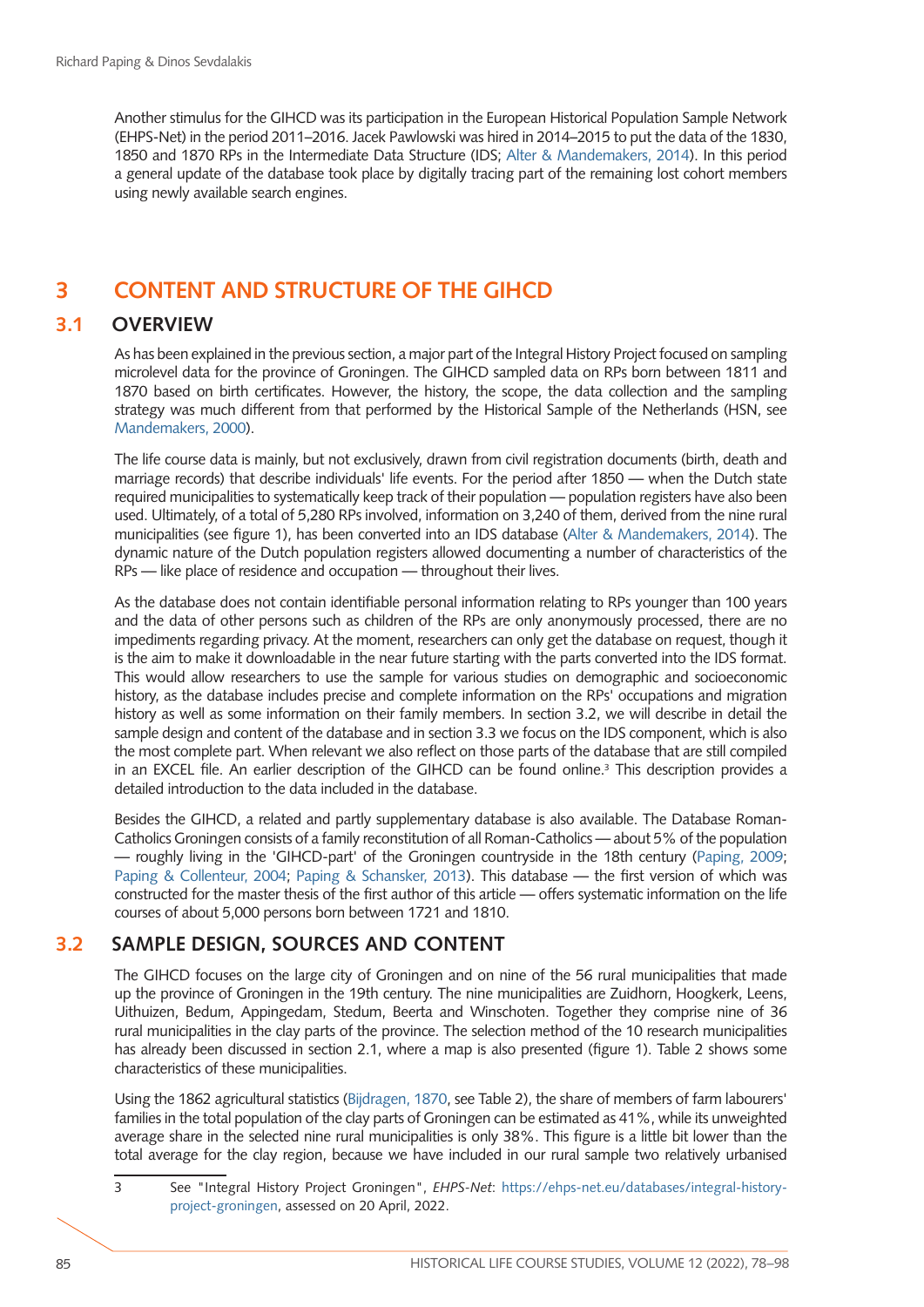municipalities, Appingedam and Winschoten. For members of farmers' families, the shares in total population are 19% and 20% respectively. The remaining 40% of the population consisted mainly of the families of artisans, millers, shopkeepers, innkeepers, merchants, shippers, reverends, schoolmasters and others active in industry and services. This high non-agricultural share denotes the large extent of specialisation of tasks within the regional economy, which was combined with a very market-oriented agriculture. Before the end of the 19th century, large-scale factories were rare in the clay parts of the province of Groningen [\(Paping,](#page-18-8)  [1999](#page-18-8)).

The initial sampling of RPs was based on the birth certificates, being available from August 1811. The sample was drawn with intervals of about 20 years, which led to four cohorts of individuals born in 1811, 1830, 1850 and 1870, though some cohorts include some extra years, due to the small size of some of the municipalities involved. For every municipality, the first 120 registered births in each cohort were used. For the large city of Groningen 240 certificates were selected, using the first 20 of every month.

The selected RPs were subsequently traced along specific moments during their life course, such as their wedding, death and birth of their children. The sources which were systematically checked were the birth, marriage and death certificates and the population registers starting in 1850. Other sources have been used to corroborate existing information or for tracking a person who could not be found in the mentioned ones. Examples of these sources include the census lists of 1815, 1829/1830 and 1839/1840, genealogies, military draft records, migration lists and tax records.

Unfortunately, due to the lack of systematic household information on the forms (partly also due to the limited availability of this information in the population registers before 1862), the database does not contain data on the precise household composition over time. It only provides information on the parental or marital relationships between individuals. This allows researchers to analyse families, but not households. However, this might be less of a problem, as the dominant household form in the province of Groningen was the nuclear family, and estimates are available on the date when the RP left the parental home [\(Paping, 2004b,](#page-19-9) pp. 278–279; [Paping, 2018](#page-19-3)).

For the cohorts that were drawn from the city of Groningen more linkages are missing (see Appendix A1–4), although recent efforts have improved them to a considerable extent. Tables 3 and 4 provide an overview of how far RPs could be followed during their life course. As the information regarding the urban cohorts has been digitalised only partly, these cohorts have been excluded from tables 3 and 4. The lower result for the 1811 cohort is partly caused by the relatively high number of inaccuracies in the 1811 birth registration, as these were the first official birth records in the new Dutch civil registration.

| Municipality | <b>Description</b>        | Population<br>31 Dec. 1829 | Population<br>31 Dec. 1899 | % farmers<br>1862 | % farm labourers<br>1862 |
|--------------|---------------------------|----------------------------|----------------------------|-------------------|--------------------------|
| Groningen    | Large urban centre        | 30,260                     | 66,537                     | $0\%$             | $0\%$                    |
| Appingedam   | Small city & 5 hamlets    | 2,855                      | 4,348                      | 14%               | 15%                      |
| Bedum        | Large village & 5 hamlets | 2,720                      | 4,894                      | 29%               | 40%                      |
| Beerta       | 2 larger villages         | 2,777                      | 4,123                      | 15%               | 42%                      |
| Hoogkerk     | 3 villages                | 815                        | 2,082                      | 41%               | 30%                      |
| Leens        | 6 villages                | 2.736                      | 3,902                      | 16%               | 44%                      |
| Stedum       | 3 villages                | 1.354                      | 2,257                      | 20%               | 54%                      |
| Uithuizen    | Large village             | 1,921                      | 3,730                      | 13%               | 49%                      |
| Winschoten   | Urbanised village         | 3,229                      | 9,668                      | 9%                | 13%                      |
| Zuidhorn     | 2 larger villages         | 1.720                      | 2,840                      | 16%               | 44%                      |

Table 2 *Description of the municipalities selected by the Integral History Project Groningen*

*Explanation: The percentage of the members of farm labourers' families (including farm servants) and of the farmers' families in 1862 (based on data from [Bijdragen, 1870\)](#page-17-1) is calculated as a share of the total population of a municipality according to the census of 31 December 1859 [\(www.volkstellingen.nl\)](http://www.volkstellingen.nl)*.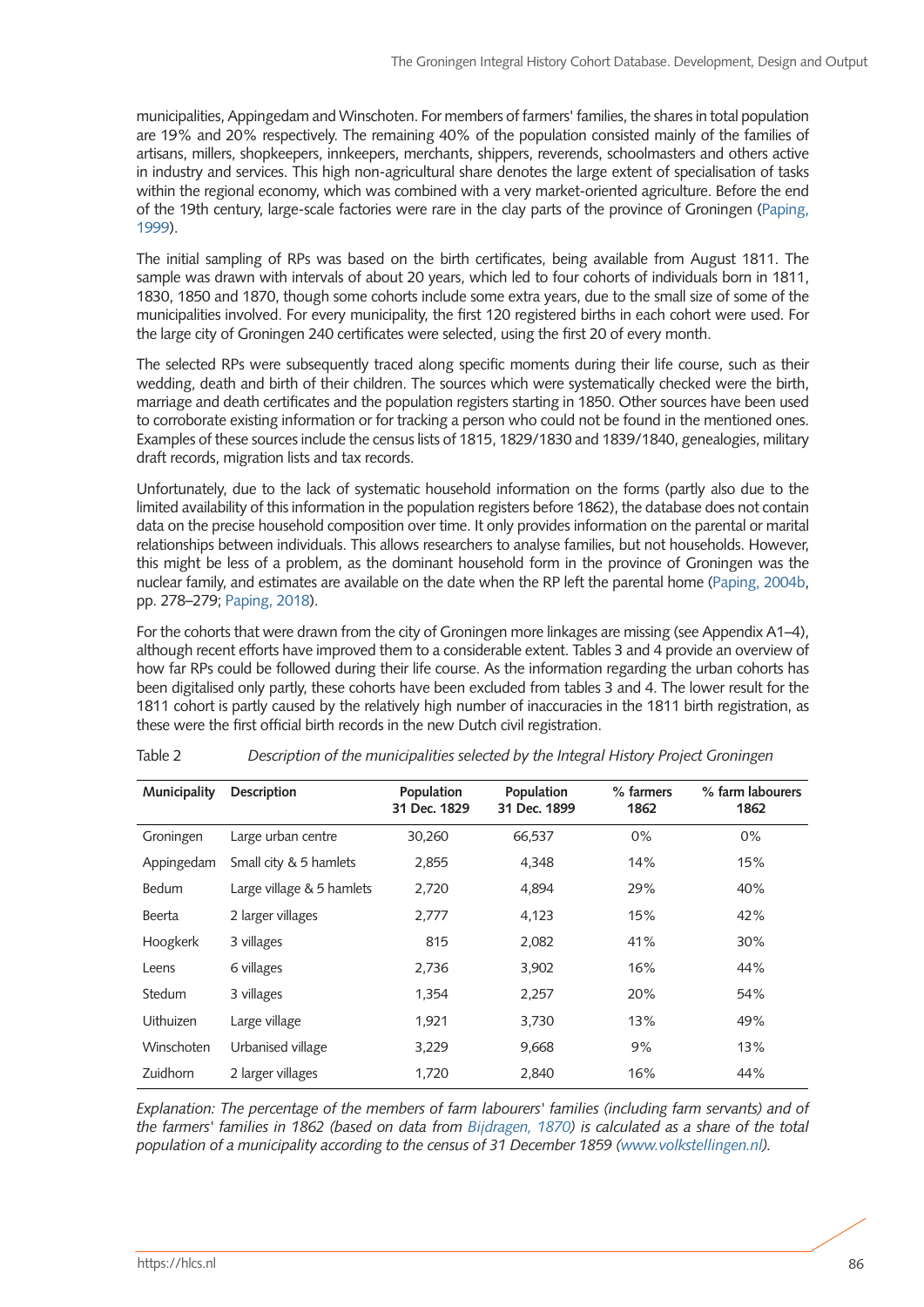|                                   | 1811    | 1830    | 1850    | 1870  | Total   |
|-----------------------------------|---------|---------|---------|-------|---------|
| Lost                              | 2.1%    | 1.8%    | $1.2\%$ | 0.6%  | $1.4\%$ |
| Emigrated permanently             | $4.2\%$ | $8.0\%$ | 11.5%   | 16.7% | 10.1%   |
| Died before 20 in the Netherlands | 28.0%   | 25.6%   | 29.0%   | 33.5% | 29.0%   |
| Died after 20 in the Netherlands  | 65.7%   | 64.6%   | 58.3%   | 49.2% | 59.5%   |
| Marriage year known               | 56.1%   | 58.4%   | 55.8%   | 54.2% | 56.1%   |

Table 3 *Life course characteristics of the 1811–1870 'rural' cohorts (n = 1,080 per cohort)*

*Notes: The 1811 cohort has not been converted into IDS yet. For a data overview per municipality, see Appendix A.*

Table 4 *State of the life courses in the rural part of the GIHCD, per age group for the total of the cohorts 1830, 1850 and 1870 (n = 3,240).*

|               | Migrated<br>permanently | Died within the<br><b>Netherlands</b> | Lost in research<br>process | Remaining in the<br>database |
|---------------|-------------------------|---------------------------------------|-----------------------------|------------------------------|
| Aged $0 - 20$ | 4.1%                    | 29.4%                                 | 0.6%                        | Age 20: 66.0%                |
| Aged 20-40    | 5.7%                    | 11.6%                                 | 0.5%                        | Age 40: 48.2%                |
| Aged 40-60    | 2.0%                    | $10.4\%$                              | 0.1%                        | Age 60: 35.7%                |
| Aged $60+$    | $0.3\%$                 | 35.4%                                 | $0.0\%$                     | —                            |

Table 3 shows that only a few RPs were lost without a trace. Even the cohort of 1811 seems relatively good. So, for all cohorts most of the life course of the RPs is known. The reported huge death rate of juveniles in 1870 can be contributed to a smallpox epidemic, which substantially increased infant mortality, making the choice for this specific sample year rather unfortunate. Both the increasing child mortality and the increase in emigration — not all the marriages abroad have been tracked yet — resulted in a slight decline of the number of known marriages in the database between 1830 and 1870.

As explained in section 2.3, from 1995 onwards the research effort was primarily focused on the rural 1830, 1850 and 1870 cohorts. This effort concentrated on the manual linking of the RPs with their relatives (parents, spouse and children). By doing intensive research in online databases and other sources of information for missing information on parents, marriage, children death and migration, nearly all RPs have been successfully linked with their relatives. Table 3 shows that for the 1811–1870 cohorts, we have no death certificate or emigration data for on average 1.4% of the 4,320 RPs, ranging from 2.1% for the 1811 cohort to 0.6% for the 1870 one. For the 1830–1870 cohorts this is even only 1.2% (table 4). Including also parents, husbands and children the last cohorts contain information on 19,045 individuals.

Recently collected information on the fate of most of the RPs who emigrated to the USA has been added to the EXCEL database, but not yet to the IDS version (especially marriage dates, characteristics of partners and death dates). The USA was a popular destination among lower-income groups in the second half of the 19th century, especially during the agrarian depression in the 1880s and early 1890s. In the future, more information on the life courses abroad will be added to the database. This addition will allow for new avenues of research that have not been explored yet, such as the socioeconomic success or failure of RPs who moved abroad. Some first results were presented by Koning and Paping [\(2019](#page-18-15)) showing a relatively huge upward social mobility of these American migrants.

### **3.3 STRUCTURE OF THE DATASET**

Three cohorts of the rural part of the database (1830, 1850 and 1870) have been converted into the so-called Intermediate Data Structure (IDS; see [Alter & Mandemakers, 2014](#page-17-4)). The IDS has become an increasingly popular format for life course databases [\(Dribe & Quaranta, 2020](#page-17-5); [Edvinsson & Engberg, 2020;](#page-17-6) [Jenkinson, Anguita, Paiva, Matsuo, & Matthijs, 2020](#page-18-16)). Databases in IDS format allow researchers to conduct international and interregional studies with more ease, as it standardises data across databases. The IDS is designed in six tables which key structure can be used in a database management system to connect individuals with each other and with the contexts they are part of on specific moments in time. Until now five out of these six tables have been used for the GIHCD in a Microsoft Access database: INDIVIDUAL,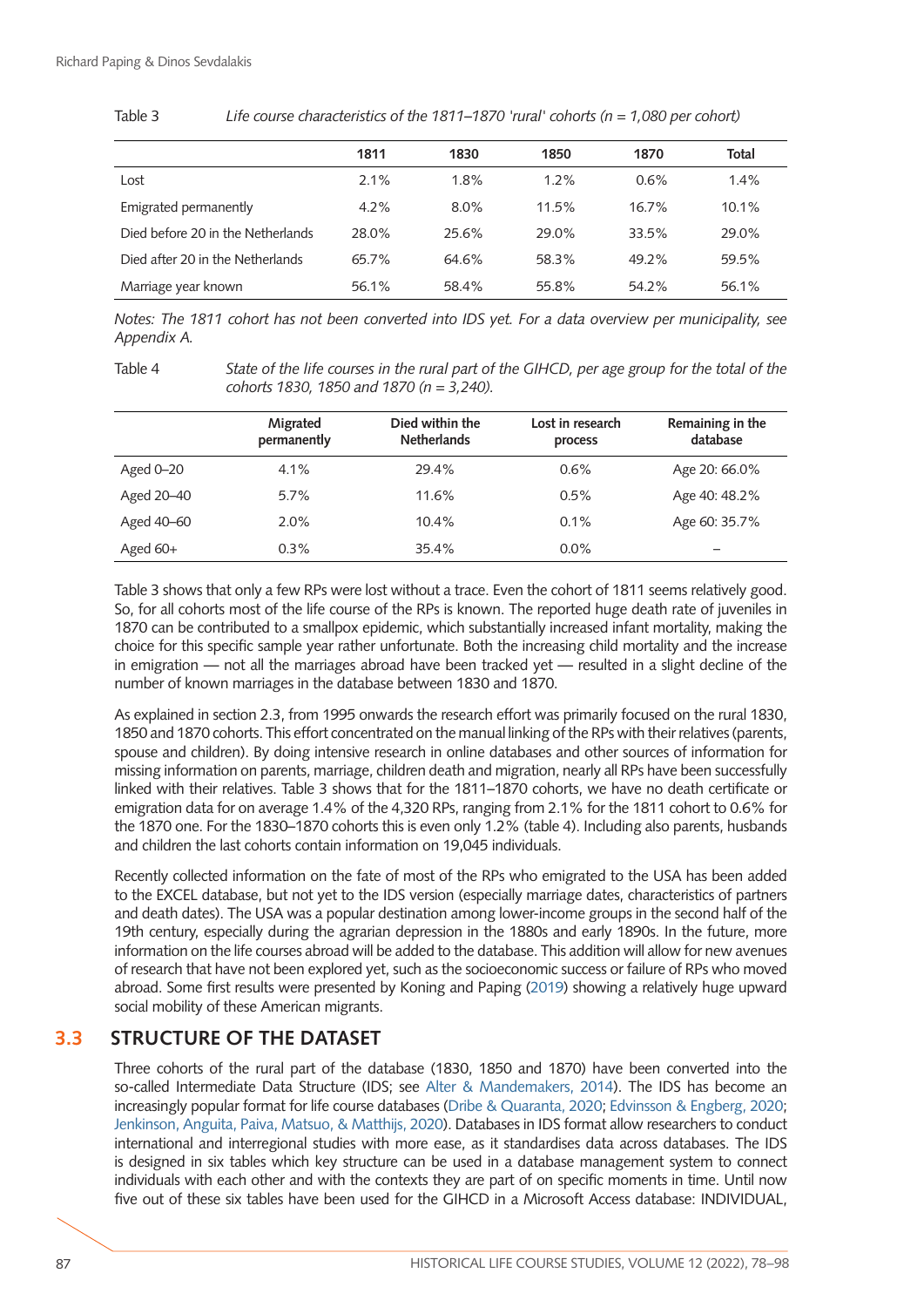INDIV\_INDIV, CONTEXT, CONTEXT CONTEXT and METADATA, excluding the table INDIV\_CONTEXT. The information included in the five tables is presented below.

The INDIVIDUAL table includes information on personal attributes (e.g., name, occupation) and events (e.g., birth date, marriage date). The basic structure of the table includes a database identifier (*Id\_D*) and an individual identifier (*Id\_I*) for all included individuals, in our case each RP and the direct relatives that we found and linked to the RPs. Table 5 shows the attributes and events recorded in the GIHCD.

The INDIVIDUAL table counts 90,592 records unevenly belonging to 19,045 unique persons (RPs, parents, spouses and children). Each record consists of a value for a specific type of attributes. Examples of attributes are the RP's first name, the last name and the location of birth. The *Type* Birth\_Location can take the *Value* 'Hoogkerk', one of the municipalities. The relatives on which the database provides information is limited to the RPs' parents, their eventual children and marriage partner(s). The information available on these relatives is limited but include sex, birth location, birth date and occupation (only for parents and partners). All occupations are provided with a code number from the Historical International Classification of Occupations (HISCO; [van Leeuwen, Maas, & Miles, 2002](#page-20-6)). Occupational information was collected from civil certificates. For example, the occupations of the parents of an RP are collected from the birth certificate and the occupation of the RP's partner is taken from the marriage certificate. Because more databases also draw on the HISCO codes to make claims about the social position of individuals and their parents, the addition of these codes will allow researchers to easily use the IDS release of this database for comparative research (compare [Edvinsson & Engberg, 2020;](#page-17-6) [Mandemakers & Kok, 2020](#page-18-17); Vézina & Bournival, 2020).

Finally, the INDIVIDUAL table provides a context identifier (*Value\_Id\_C*) to connect contextual data to the CONTEXT table. Table 5 outlines some of the aforementioned information that can be found in the INDIVIDUAL table, excluding the time stamps. Three marginal departures from the IDS guidelines stand out. Firstly, in case of the *Type* "Departure to" we have also filled in the name of the location to which RPs moved next to a context identifier. Secondly, we used the value "IntGron\_form" for the field *Source* (see Table 6)*.* This value stands for the forms that were used in collecting the data. As mentioned in section 2.3, researchers frequently failed to write down all information on the RPs in the formative years of the database. Source specification was one of the fields that researchers sometimes left empty, which resulted in source specifications with the *Value* "IntGron\_form" (3,350 records out of 90,592). Thirdly, in the IDS format, we could not specify the source in case of the *Type* "End\_Observation". Contrary to "Start\_Observation", for which we automatically could fill in the birth certificate as the only possible source value, the source specification for the *Type* "End\_Observation" was sometimes problematic since there are different ends of the observable life course. Observations may end when someone passes away (*Value*: "Death"), when the RP departs out of the register (*Value*: "Departure") to a location in which she or he is not found again, or when the RP is no longer found in registers after being present at the closing of previous registers (*Value*: "End source"). So, for the *Type* "End\_Observation" the values for *Source* are empty. See Table 6 for examples of records in the table INDIVIDUAL.

One major departure from the IDS format is the way in which changes in occupation are sometimes denoted. When time stamps were unavailable, the GIHCD indicates changes in occupations by a new occupation *Type*  ("Occupation1", "Occupation2", "Occupation3", etc.). Here, "Occupation1" denotes the RP's occupation before and at marriage and, wherever applicable, "Occupation2" and higher denote changes in occupations after marriage. This choice was made because several of the paper forms on the basis of which the database is constructed failed to report the dates on which a new occupation was assigned or reported after marriage. For some occupations this exists on the paper forms but the dates have not been digitised yet. Therefore, it was not possible to indicate the timing of occupation changes, but it was required to use the new developed occupation *Types*. This is something that needs to be adjusted in the future to ensure that the GIHCD data can be combined with data from other IDS databases.

The INDIV\_INDIV table records the relationship between the individuals in a database which was in our case restricted to the relations between the RPs and his/her parents, spouse(s) and children. This table uses a second individual identifier (*Id\_I\_2*) which links the second individual to the first individual (*Id\_I\_1*) in each row. The field *Relation* contains a value that describes the relationship between both individuals ([Alter &](#page-17-4)  [Mandemakers, 2014](#page-17-4)). In Table 7 the structure of the relationships of the first RP of our database is presented, excluding time stamps.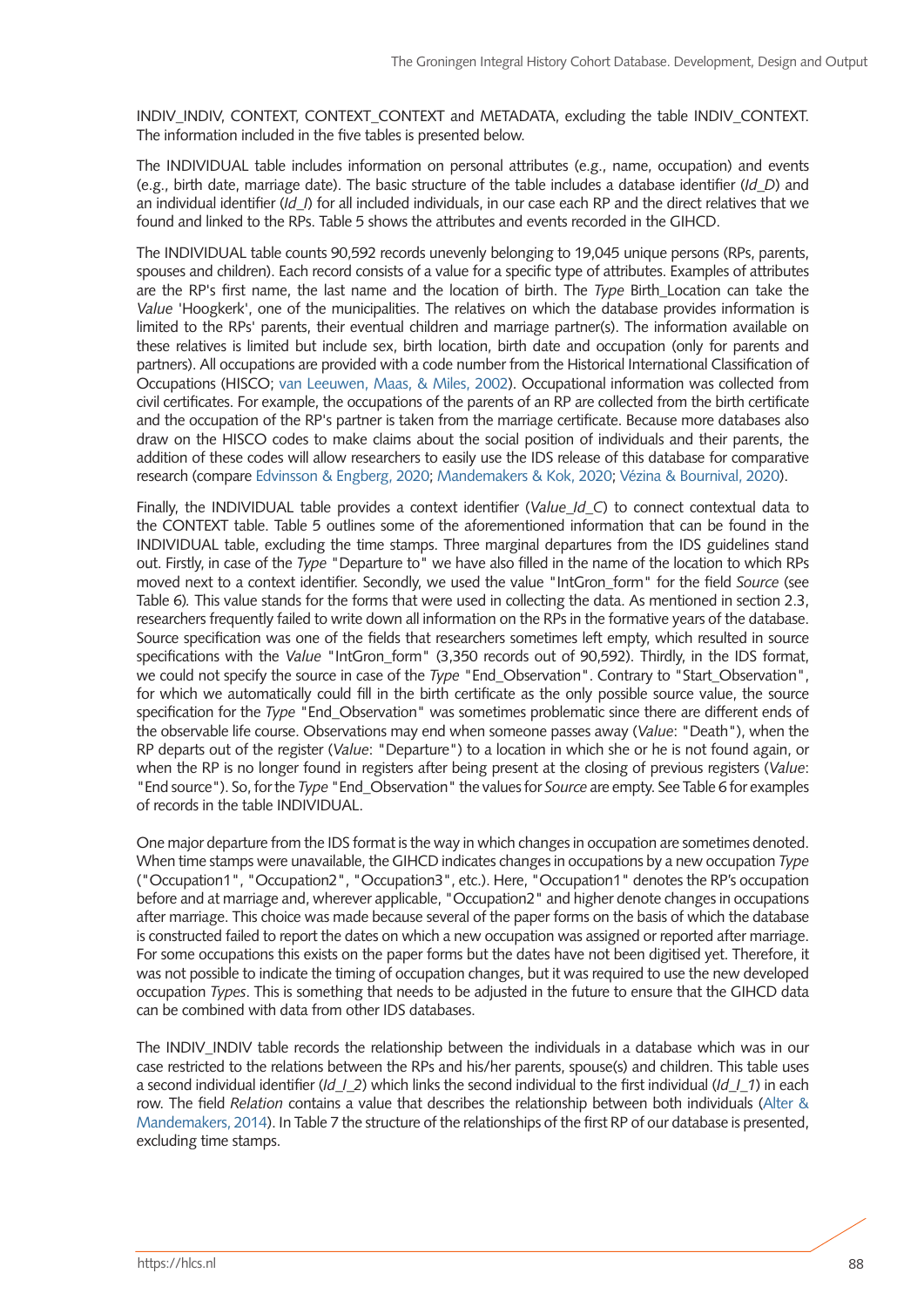| <b>Attribute or Event</b> | Type name                                     | <b>For RPs</b> | For RPs'<br>Partner(s) | For<br><b>Parents</b> | For<br>Children |
|---------------------------|-----------------------------------------------|----------------|------------------------|-----------------------|-----------------|
|                           |                                               |                |                        |                       |                 |
| First name                | First_name                                    | X              |                        |                       |                 |
| Last name                 | Last_name                                     | X              |                        |                       |                 |
| Sex                       | Sex                                           | X              | X                      | X                     |                 |
| Date of birth             | Birth_date                                    | X              | X                      | X                     | X               |
| Place of birth            | Birth_location                                | X              | X                      | X                     | X               |
| Marriage date(s)          | Marriage_date                                 | X              | X                      | X                     |                 |
| Marriage location(s)      | Marriage location                             | X              | X                      |                       |                 |
| Date of death             | Death_date                                    | X              |                        |                       |                 |
| Place of death            | Death_Location                                | X              |                        |                       |                 |
| Location of migration     | Departure_to                                  | X              |                        |                       |                 |
| Occupational titles       | Occupation, Occupation1, Occupation2,<br>etc. | X              | X                      | X*                    |                 |
| HISCO code                | Occupation_HISCO, HISCO1, etc.                | X              | X                      | X                     |                 |

#### Table 5 *Attributes and events covered in the INDIVIDUAL table*

*\* The only occupation of the parents is the one reported on the birth certificates of the RPs.*

Table 6 *Examples of information in the table INDIVIDUAL*

| ID             | $Id$ <sub>_</sub> D | $Id_$ | Source               | <b>Type</b>       | Value                  | Value_Id_C |
|----------------|---------------------|-------|----------------------|-------------------|------------------------|------------|
| 1              | IntGron 2015 02     | 1     | Birth certificate    | Birth Date        | <time stamp=""></time> |            |
| 5              | IntGron 2015 02     | 1     | Birth certificate    | Birth_Location    | Hoogkerk               | 19         |
| $\overline{2}$ | IntGron 2015 02     | 1     | Death certificate    | Death Date        | <time stamp=""></time> |            |
| 130961         | IntGron 2015 02     | 1     | Population register  | Departure To      | <b>Bedum</b>           | 11         |
| 132973         | IntGron 2015 02     | 1     | Population register  | Departure To      | Hoogkerk               | 19         |
| 29161          | IntGron 2015 02     | 1     | Death certificate    | End Observation   | Death                  |            |
| $\overline{4}$ | IntGron 2015 02     | 1     | Birth certificate    | First Name        | Goossen                |            |
| 3              | IntGron 2015 02     | 1     | Birth certificate    | Last_Name         | Aalfs                  |            |
| 77772          | IntGron 2015 02     | 1     | Marriage certificate | Marriage_Date     | <time stamp=""></time> |            |
| 82516          | IntGron 2015 02     | 1     | Marriage certificate | Marriage_Location | <b>Bedum</b>           | 11         |
| 106307         | IntGron 2015 02     | 1     | Marriage certificate | Occupation1       | Zonder                 |            |
| 106308         | IntGron 2015 02     | 1     | IntGron_form         | Occupation2       | landbouwer             |            |
| 6              | IntGron 2015 02     | 1     | Birth certificate    | Sex               | Male                   |            |
| 22681          | IntGron 2015 02     | 1     | Birth certificate    | Start Observation | Birth                  |            |

In the CONTEXT table descriptive information of the selected municipalities, the city of Groningen and all the localities appearing in the sources as locations of RPs residence, is stored. The attributes (*Type*) are limited to the names, longitudinal centroid, latitudinal centroid, and the type of locality (hamlet, village, town, city, or municipality) and a context identifier (*Id\_C*). The spatiotemporal data is drawn from the Dutch Toponyms Spatio-Temporal 1812–2012 database of the HSN [\(Huijsmans, 2013\)](#page-18-18). Households have not been added, nor families; even though the data from the INDIV\_INDIV table allows for some basic family reconstitutions which could include the parents and children of RPs but no other kin, such as RPs' siblings.

The CONTEXT\_CONTEXT table embeds the villages, hamlets and towns in the municipalities they are part off. The designation of these localities to their corresponding municipality is also based on the Dutch Toponyms Spatio-Temporal 1812–2012 database*.* Similar to the INDIV\_INDIV table, this table links localities to their municipality by linking two identifiers (*Id\_C\_1 and Id\_C\_2*) and defining the relationship (field *Relation*) between the context layers.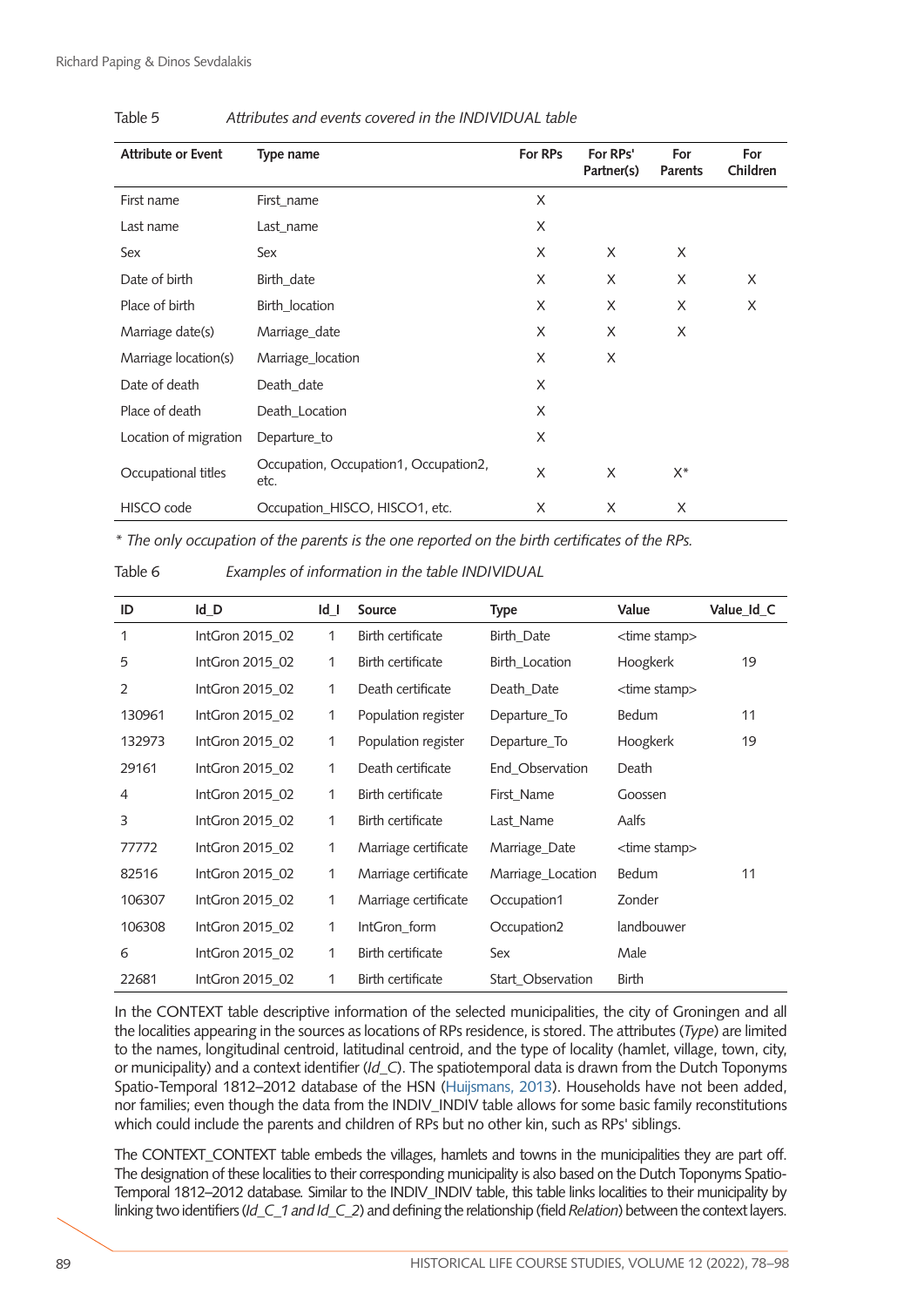| ID      | $Id$   1 | $Id$   2     | Id D            | <b>Source</b>        | Relation |
|---------|----------|--------------|-----------------|----------------------|----------|
| 1823265 | 1        | 3241         | IntGron 2015 02 | Marriage certificate | Husband  |
| 1824949 | 3241     | $\mathbf{1}$ | IntGron 2015 02 | Marriage certificate | Wife     |
| 1794525 | 1        | 6308         | IntGron 2015 02 | Birth certificate    | Father   |
| 1801495 | 6308     | 1            | IntGron 2015 02 | Birth certificate    | Child    |
| 1796648 | 1        | 8866         | IntGron 2015 02 | Birth certificate    | Father   |
| 1801496 | 8866     | 1            | IntGron 2015 02 | Birth certificate    | Child    |
| 1815102 | 1        | 12563        | IntGron 2015 02 | Birth certificate    | Child    |
| 1808622 | 12563    | 1            | IntGron 2015 02 | Birth certificate    | Father   |
| 1818342 | 1        | 15803        | IntGron 2015 02 | Birth certificate    | Child    |
| 1811862 | 15803    | 1            | IntGron 2015 02 | Birth certificate    | Mother   |

Table 7 *Example of records in the table INDIV\_INDIV*

Although the specifications for the IDS ([Alter & Mandemakers, 2014](#page-17-4)) emphasise that the INDIV\_CONTEXT table should connect individuals to their temporal and spatial contexts, such as addresses or municipalities, this table has not been filled out so far. The inclusion of information regarding individuals' migrations has been limited to the INDIVIDUAL table by the *Type* "Departure\_to". We do not expect this to be an issue for researchers as the only contexts to which RPs can be linked to are limited to hamlets, villages, towns and municipalities and not to lower-level contexts such as households, addresses or families. This means that "Departure to" captures the full extent of an RPs contextual changes. However, as shown by Alter, Newton, and Oeppen [\(2020\)](#page-17-7) there are ways to create a context out of a nuclear family that is compatible with IDS, which could also be done for this database. Adding an INDIV\_CONTEXT table that connects individuals to families could open up new research avenues in the future.

The METADATA table is the fourth version of the IDS (4.01) with the addition of six new occupation *Types* ("Occupation1"–"Occupation6") which are employed by the GIHCD. When time stamps for all available occupations are traced, these additional *Types* will be replaced by time stamped occupations.

Finally, time stamps follow the latest IDS guidelines. *Date\_Type* indicates whether the date is an event that is observed on the event itself, like a birth date on a birth certificate, whether it is reported on a later date, or declared at a point for which an attribute is valid or assigned. *Estimation* indicates whether a date is exact, a middling year between two possible dates, a year, or period with a *Start\_Year and an End\_Year*.

### **3.4 STRENGTHS AND WEAKNESSES OF THE GIHCD**

Presently, for only 39 out of the 3,240 rural cohort members of 1830, 1850 and 1870 no death date or migration outside of the Netherlands has been found. This means that the fate of slightly more than 1% of them is still missing (see tables 3, 4 and the Appendix). The most recent tracings of these RPs suggest that presumably a large part of them will have left the country or died on sea. This makes the GIHCD of excellent quality, at least when it comes to the coverage of the life courses of the persons involved. The extensive research process in the last decades has shown that in particular those RPs with a diverging life course were difficult to follow, for instance those migrating over larger distances and/or remaining unmarried, born outside marriage and those changing names.

Weak points of the GIHCD are: 1. Part of the information is still not digitalised and available on paper only; 2. Due to the changes in the collecting method, some information has not been systematically recorded, as for instance the changes in the precise household structure of the cohort members; 3. Although there is a lot of new information collected on the urban cohorts (4 \* 240 = 960 RPs) and the 1811 rural cohorts (1,080 RPs), this has not yet been systematically included in the digital database; 4. The limited embedding in an organisational structure since the last 25 years, makes the database the sole responsibility of one person.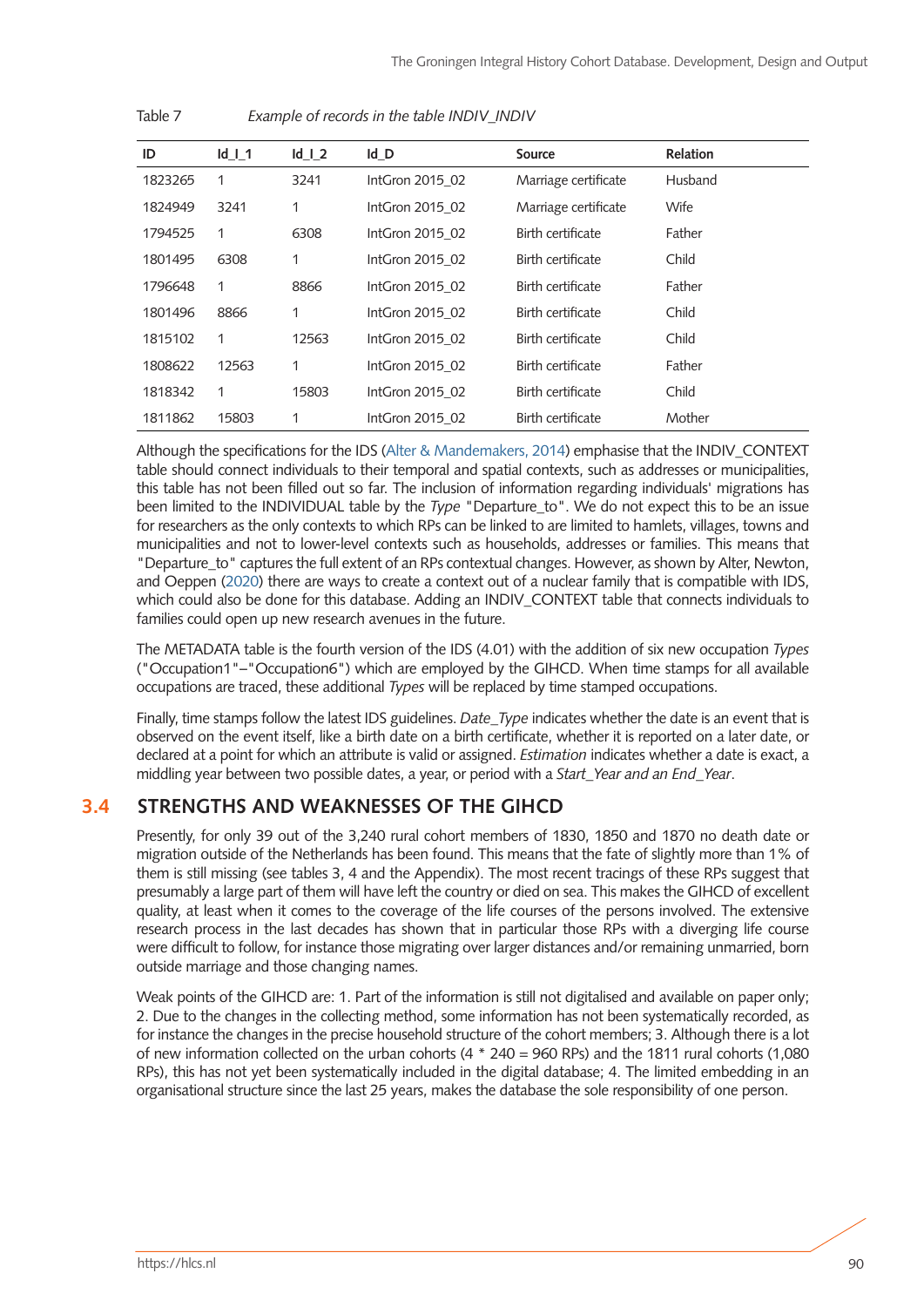## **4 OUTPUT**

As previously stated, the impact of the GIHCD has been limited, mainly because it has only been used by economic and social historians of the University of Groningen. Consequently, the studies that have been conducted so far refer to debates in historical demography and economic and social history. We will briefly address them in this section.

The first publication that made use of GIHCD data was the volume on the village of Hoogkerk between 1770 and 1914 [\(Kooij, 1993\)](#page-18-1). Hoogkerk was selected for a pilot study in which various relevant questions and methods could be tested, especially because of its spectacular transformation from an agrarian village to an industrialised area around 1900. The book ambitiously aimed at integrating the various domains that explained social developments in the village through a lens that combined economic, political, social, cultural, religious and demographic elements. With the help of the GIHCD, the demographic and socioeconomic developments could be disentangled to some extent. Although the RP sample for the four cohorts from Hoogkerk was small (n = 480), it was used by Marcel Clement [\(1993](#page-17-1)) to analyse demographic developments in Hoogkerk on a micro level. He studied (child) mortality, nuptiality, migration and social mobility. Due to high levels of child mortality and migration, only a small amount of the RPs delivered substantial data in Hoogkerk. But it showed how mobile 19th-century Dutch people were, as almost every RP left Hoogkerk at least once.

Within the field of historical demography, the interest in individual agency grew in the last decades of the 20th century. How and why families and individuals make choices or were forced to do so in order to improve their socioeconomic position [\(Engelen, Knotter, Kok, & Paping, 2004\)](#page-17-8). This turn towards agency stimulated the analysis of short- and long-term decisions of households, families and persons, taking into account the wider historical context. However, quantitative data that only present static information on peoples' location or occupation, and do not show how these changed over time, is not suited to easily assess the motives behind the choices. As a possible solution, Paping ([1999,](#page-18-8) pp. 18–19) used the GIHCD to explain how and why different socioeconomic classes made different short- and long-term choices regarding their employment, the employment of their children and their migration patterns. The study showed that married couples often migrated within the first years after marriage. Afterwards their inclination to migrate diminished rapidly, suggesting a rise in local social embedment over time. Furthermore, it was shown using the information on moments of leaving and juvenile occupations in the GIHCD that relatively many lowerincome (unskilled) families opted for short-term strategies, like sending children away as live-in servants, which proved not very beneficial in the long run [\(Paping, 2004a,](#page-19-10) p. 188). For lower-income families, the employment of children as servants from the age of about 14 was one of the few options available to avoid the costs of having largely unemployed older children at home. Higher income groups, such as large farmers and the self-employed in industry and services, could afford to keep their children at home. For every social group, those children remaining at home proved to acquire on average a much better position in the long run than those becoming servants. That unskilled labourers responded to real wage increases at the end of the 19th century by increasingly keeping their children at home, suggests that they saw this choice indeed as a positive long-term strategy (see also [Paping, 2017\)](#page-19-11). However, changing views on education in the late 19th century might also have played a role [\(Kooij, 2004,](#page-18-19) p. 196).

In another publication, Paping ([2004b](#page-19-9)) used part of the cohort database to examine the strategies families employed with regards to the labour of their family members. With the addition of financial microdata from various Nieuw Scheemda farmers' bookkeeping, Paping focused on the group of unskilled farm labourers in Groningen. The financial situation of unskilled worker families proved to be very volatile in the second half of the 19th century. With the exception of the male household heads, the rest of the family members both wives and children — heavily depended on casual or seasonal labour. Adolescent sons and daughters usually left the household rather soon to become live-in servants. Information on the dates of marriage and the birth of the first child in the database showed that forced marriages due to pregnancies were common among unskilled worker couples. Such a situation restricted the opportunity for unskilled labourer families to make long-term decisions, as they would be forced to make short-term choices in response to an unplanned pregnancy.

About a decade after the pilot study on Hoogkerk, Kooij ([2004\)](#page-18-19) repeated some of the principles of the Integral History Project in a theoretical essay. One of these principles, the necessity to integrate the various domains that influenced peoples' lives had not changed. Kooij ([2004,](#page-18-19) pp. 194) distinguished the economic, demographic, social, cultural, political and religious domains as central in understanding the pressures on individual and household decisions.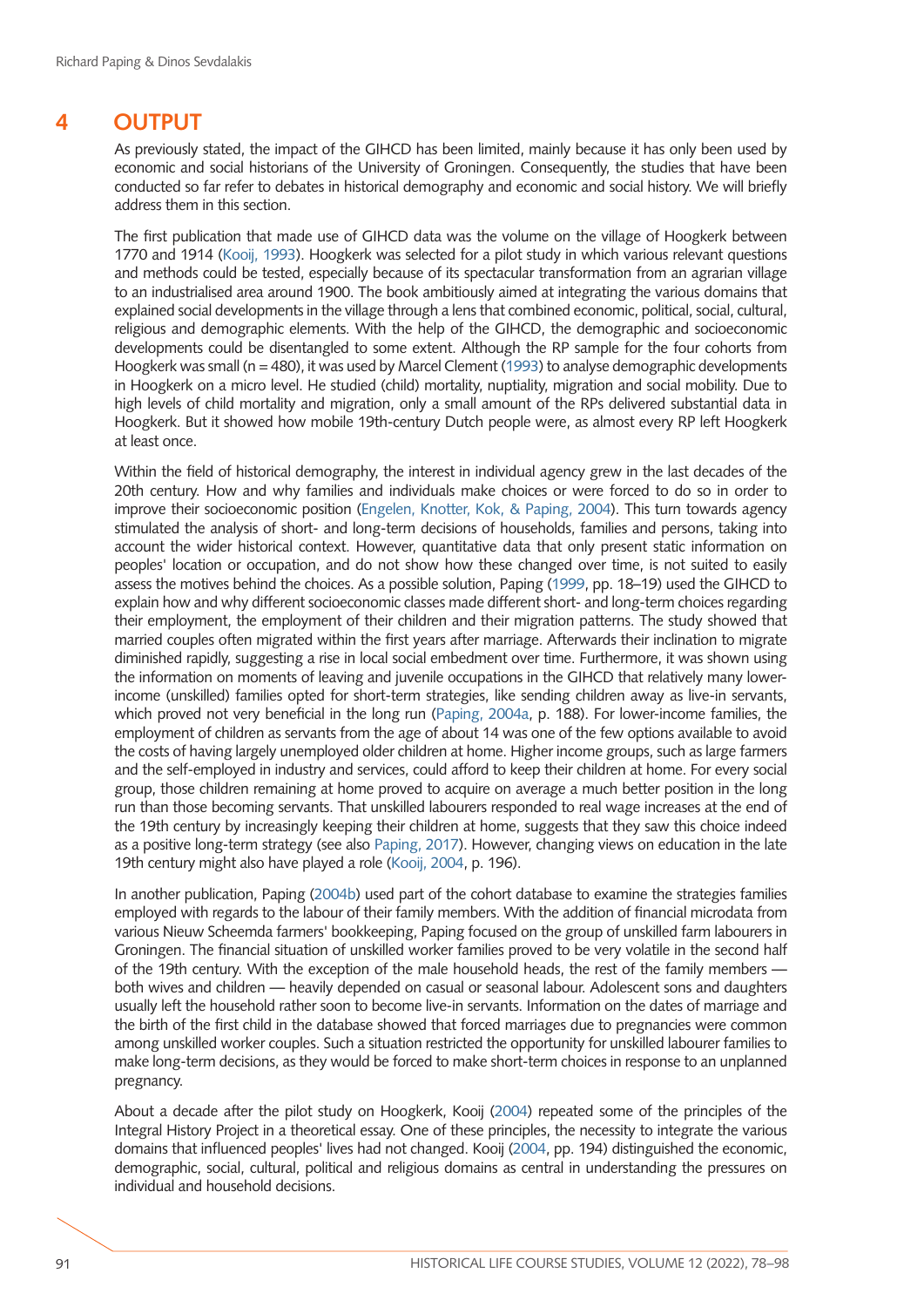To analyse the relationship between two of these domains, the cultural/religious domain and the socioeconomic domain, Collenteur and Paping [\(2004](#page-17-9)) used rural cohort data from the GIHCD and tried to disentangle the connection between cultural and economic effects on peoples' decision to marry in a comparative contribution. They compared differences in marriage patterns between three Russian regions and two Dutch regions. The Russian regions consisted of the geographically farthest to the east, Tambov (located about 410 kilometers southwest of Moscow), the farthest to the west, Olonets (located about 180 kilometers northwest of St. Petersburg) and Yaroslavl (located about 250 kilometers northwest of Moscow). The Dutch regions were Groningen and North-Brabant. The data showed that, on average, rural Russians married at an earlier age compared to people from the Groningen urban and rural regions, but that differences between the Russian regions were huge. Furthermore, men and women in Groningen showed large variations in marriage age, as it was not uncommon to marry around the age of 20, although it was not rare for couples to wait until their 30s. Collenteur and Paping [\(2004](#page-17-9)) concluded that marriage patterns were likely driven largely by socioeconomic factors in Groningen, and RPs had a lot of agency with respect to their marriage age, at least in the absence of unplanned pregnancies. This was absolutely not the case in the Tambov region, the farthest east of the Russian regions studied. In Tambov, young adults usually married before their 20s with very small variation in ages at marriage, indicating an important role for cultural factors like traditions and norms influencing marriage decisions, leaving very limited room for individual agency. Although the differences between the Russian regions studied in this research proved to be large, the data suggest that the further east someone went, the lower the average age of marriage and the smaller the variation in age at marriage would be. In this way, Collenteur and Paping's research provide some support for Hajnal's [\(1983\)](#page-18-10) hypothesis on marriage patterns and the so-called Hajnal line.

Kooij [\(2011](#page-18-20)) used the 1830 and 1870 cohorts of Beerta and Winschoten to analyse similarities and differences between a more urban-oriented region (Winschoten) and a completely rural region (Beerta) in the province of Groningen. He shortly compared various social groups on the basis of their life chances and mobility, and did not find major differences in life expectancy and geographic mobility between urban and rural environments. However, he concluded that for the 1870 cohort long distance-migration became more common, both within the Netherlands and outside of it. Furthermore, he showed that the agrarian depression of the late-19th century gave rise to chain migration towards the USA.

Finally, Paping and Pawlowski [\(2018](#page-19-12)) compared intergenerational occupational social mobility of rural-tourban migrants with other groups, such as rural stayers, in the Groningen province. Their study used two databases. First, they employed the huge AlleGroningers database with summaries of all 234,000 marriages concluded in the province of Groningen between 1811 and 1934, out of which those of persons born in the Groningen clay area (see figure 1) were selected ( $N = 121,000$ ). Second, the much smaller GIHCD was used, which allowed studying the relation between social mobility and rural-urban migration much more in depth, taking into account migration to more distant Dutch cities, as well as for instance migration taking place after marriage.

Rural males moving to an urban environment showed both much more upward and downward social mobility, compared to rural stayers or rural to rural migrants, who showed high social immobility. Furthermore, the findings reveal that urban *pull factors* were primarily responsible for the rural to urban migration, especially the better employment opportunities in the cities. This view contradicts a common explanation that rural-urban migration was mainly stimulated by bad rural circumstances forcing rural poor to move. Just the opposite took place: especially those descending from the somewhat higher social classes were much more inclined to move to the cities, as they had more useful skills than unskilled labourers for an urban environment. Although also experiencing relatively higher chances on downward mobility, migrants moving to cities showed, on average, even more upward social mobility than rural stayers in almost every social group. The GIHCD also made it possible to look at short stayers. According to some research (see [Puschmann, 2015](#page-19-13)), positive results for rural to urban migration are biased upward because they do not account for migrants that return after a short stay in the city. In this view, a return to the rural environment likely represented a failed move to the city. Paping and Pawlowski [\(2018\)](#page-19-12), however, show that even a short stay in an urban environment led on average to lasting positive effects on the social position for most socioeconomic groups.

## **5 CONCLUDING REMARKS**

The success of the so-called cohort analysis in the Integral History Project was restricted by the combination of ambitions that were too high, some naïve decisions being made and the lack of structural funding,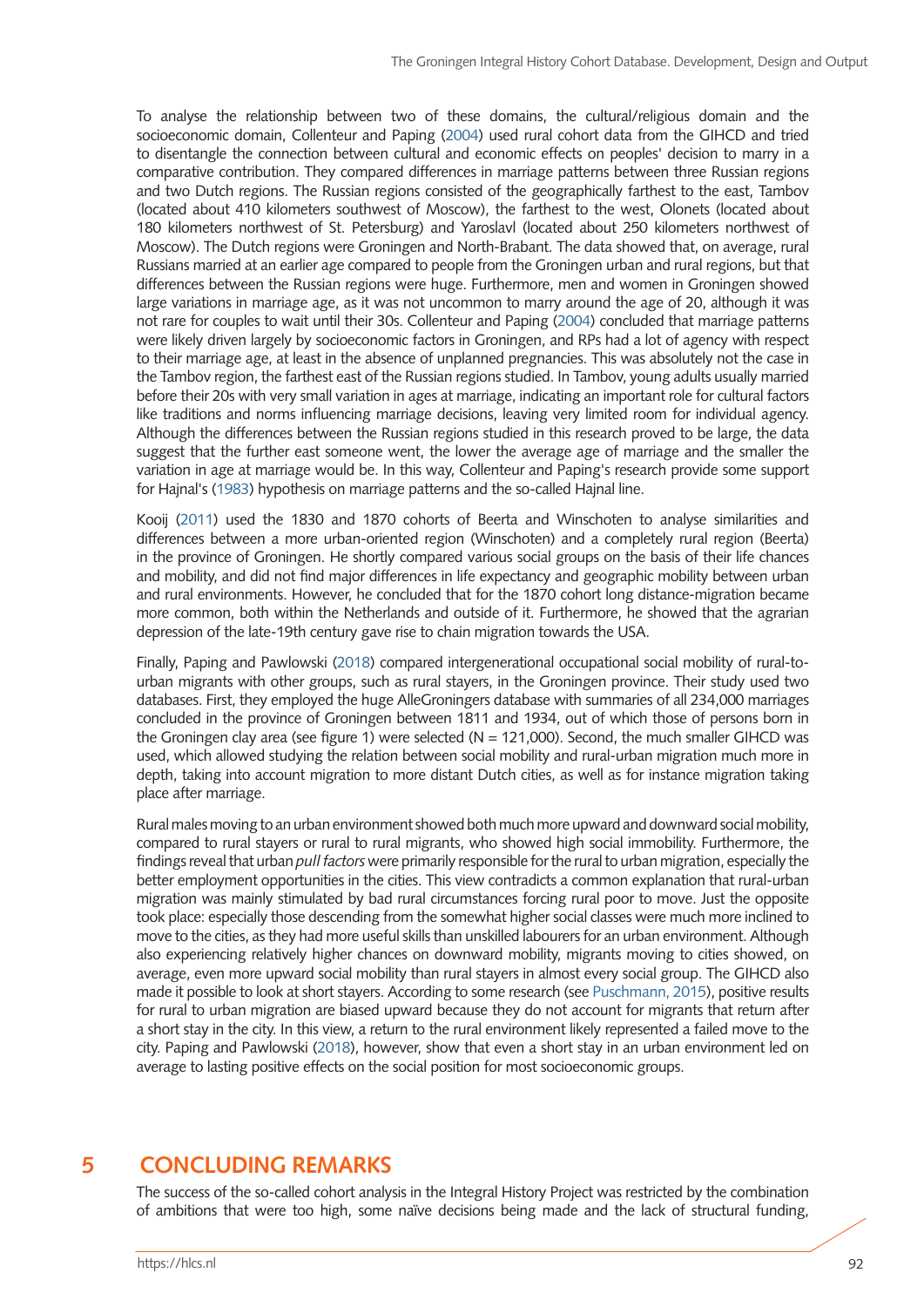in addition to the consequences of enormous and rapid technical changes taking place since the 1980s. Until 1995, the quality of the database was too low, as a consequence the research output was not very impressive. Later on, the quality improved and several meaningful scientific publications were based on it. However, the use of the database remained difficult due to the struggle to regularly update it technically, and to incorporate new digitally available sources, without proper funding.

Despite all these drawbacks, in one respect the quality of the GIHCD is extremely high. In contrast with other databases only less than 2% of persons involved could not be traced during their whole life course, making it very representative as it also includes the most extreme and rare cases that in other databases are often missing. This is a major reason to try to make the database better available in the future, both in an IDS structure and as an EXCEL spreadsheet.

The relatively small size remains problematic, especially in this time of digitalisation. It seems rather odd to study only a sample of the population, while — at least for part of the less complex questions — you can just as well use the enormous databases now available in the Netherlands. After all, as the quality of softwarebased record linkages is still improving, the future might not be for samples as the GHICD, but for enormous databases connecting events of all persons in a geographical region, at least for the 19th and 20th century (see for northwest Groningen: [Paping & Schansker, 2013](#page-19-8), [2014\)](#page-19-14), and maybe even for an earlier period. However, as long as not all the relevant sources have been digitalised in a way that makes linking possible, and as long as digitalised linkage procedures are still not perfect, there is a need for high quality specific databases like the Groningen Integral History Cohort Database.

## **REFERENCES**

- <span id="page-17-2"></span>Akolzina, M., Dyatchkov, V., Kanitschev, V., Kontchakov, R., Mizis, Y., & Morozova, E. (2004). A comparison of cohort analysis and other methods of demographic microanalysis used in studying the Tambov region. In P. Kooij & R. Paping (Eds.), *Where the twain meet again: New results of the Dutch-Russian project on regional development 1780–1917* (pp. 45–90). Groningen/Wageningen: NAHI. Retrieved from<https://ugp.rug.nl/ha/article/view/2103>
- <span id="page-17-4"></span>Alter, G., & Mandemakers, K. (2014). The Intermediate Data Structure (IDS) for longitudinal historical microdata, version 4. *Historical Life Course Studies, 1*, 1–26. doi: [10.51964/hlcs9290](https://doi.org/10.51964/hlcs9290)
- <span id="page-17-7"></span>Alter, G., Newton, G., & Oeppen, J. (2020). Re-introducing the Cambridge Group family reconstitutions. *Historical Life Course Studies, 9*, 24–48. doi: [10.51964/hlcs9311](https://doi.org/10.51964/hlcs9311)
- <span id="page-17-1"></span>Clement, M. (1993). Demografisch gedrag, leefsituatie en mobiliteit. Een analyse van vier generaties. In P. Kooij (Ed.), *Dorp naast een stad: Hoogkerk 1770–1914* (pp. 160–201). Assen: Van Gorcum.
- <span id="page-17-9"></span>Collenteur, G., & Paping, R. (2004). Age at first marriage in eighteenth and nineteenth-century Russia and the Netherlands: Tradition or economic and social circumstances? In P. Kooij & R. Paping (Eds.), *Where the twain meet again: New results of the Dutch-Russian project on regional development 1780– 1917* (pp. 147–167). Groningen/Wageningen: NAHI. Retrieved from [https://ugp.rug.nl/ha/article/](https://ugp.rug.nl/ha/article/view/2103) [view/2103](https://ugp.rug.nl/ha/article/view/2103)
- <span id="page-17-5"></span>Commissie voor de statistieke beschrijving der provincie Groningen (Eds.). (1870). *Bijdragen tot de kennis van den tegenwoordigen staat der provincie Groningen* (Vijfde deel: Landbouw-statistiek). Groningen: Hoitsema.
- Dribe, M., & Quaranta, L. (2020). The Scanian Economic-Demographic Database (SEDD). *Historical Life Course Studies, 9*, 158–172. doi: [10.51964/hlcs9302](https://doi.org/10.51964/hlcs9302)
- <span id="page-17-0"></span>Duijvendak, M. G. J., & Blijham G. J. (1994). Groninger provinciale financiën in Nederlands perspectief 1824– 1910. *NEHA-Jaarboek voor Economische, Bedrijfs- en Techniekgeschiedenis*, *57*, 206–248. Retrieved from<https://webstore.iisg.nl/neha/13805517-1994-001.pdf>
- <span id="page-17-3"></span>Dyatchkov, V., Kanitchev, V., Mizis, Y., Orlova, V., Protasov, L., & Protasov, S. (1998). Cohort analysis of Malye Pupky's population: Some preliminary results. In P. Kooij (Ed.), *Where the twain meet. Dutch and Russian regional development in a comparative perspective 1800–1917* (pp. 141–154). Groningen: NAHI.
- <span id="page-17-6"></span>Edvinsson, S., & Engberg, E. (2020). A database for the future. Major contributions from 47 years of database development and research at the Demographic Data Base. *Historical Life Course Studies, 9*, 173–196. doi: [10.51964/hlcs9305](https://doi.org/10.51964/hlcs9305)
- <span id="page-17-8"></span>Engelen, T., Knotter, A., Kok, J., & Paping, R. (2004). Labor strategies of families: An introduction. *The History of the Family, 9*(2), 123–135. doi: [10.1016/j.hisfam.2004.01.001](https://doi.org/10.1016/j.hisfam.2004.01.001)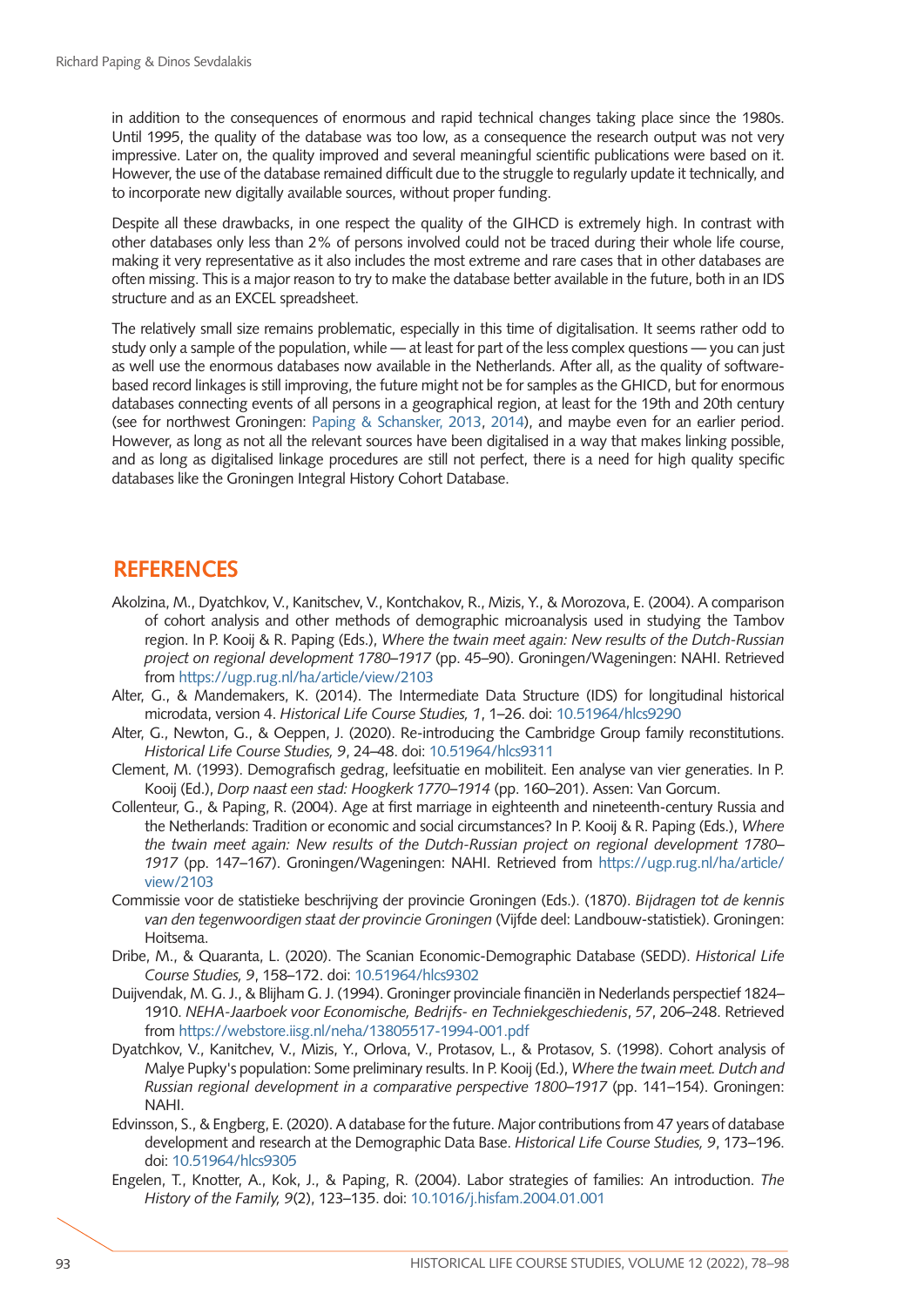- <span id="page-18-7"></span>Golubeva, S. (1998). Age and patterns of marriage of Russian farmers in the Yaroslavl region. In P. Kooij (Ed.). *Where the twain meet. Dutch and Russian regional development in a comparative perspective 1800–1917* (pp. 169–174). Groningen: NAHI.
- Hajnal, J. (1983). Two kinds of pre-industrial household formation system. In R. Wall, J. Robin & P. Laslett (Eds.), *Family forms in historic Europe* (pp. 65–104). Cambridge: Cambridge University Press.
- <span id="page-18-11"></span>Hoogeboom, B. (2013). *Van de Ommelanden naar de Martinistad. Migratie naar de stad als strategie om te ontsnappen aan relatieve rurale achteruitgang* (Unpublished bachelor thesis). University of Groningen, Groningen.
- <span id="page-18-18"></span>Huijsmans, D. P. (2013). *IISG-LINKS Historische Nederlandse Toponiemen Spation-Temporeel 1812–2012. Release 2013.2*. Retrieved from <https://iisg.amsterdam/en/hsn/data/place-names>
- Integral History Project Groningen. (n.d.). Retrieved from [https://ehps-net.eu/databases/integral-history](https://ehps-net.eu/databases/integral-history-project-groningen)[project-groningen](https://ehps-net.eu/databases/integral-history-project-groningen)
- <span id="page-18-16"></span>Jenkinson, S., Anguita, F., Paiva, D., Matsuo, H., & Matthijs, K. (2020). The 2020 IDS release of the Antwerp COR\*-database. Evaluation, development and transformation of a pre-existing database. *Historical Life Course Studies, 9*, 197–217. doi: [10.51964/hlcs9301](https://doi.org/10.51964/hlcs9301)
- <span id="page-18-10"></span>Klokkenburg, L. (2009). *Afgescheiden en afgezonderd? Het gedrag van de afgescheidenen in de Groninger klei gedurende de negentiende eeuw* (Unpublished master thesis). University of Groningen, Groningen.
- <span id="page-18-12"></span>Koning, P. J. (2019). *Gouden bergen of de Groninger klei? Een case study over sociale mobiliteit van migranten uit de Groningse kleigebieden naar de Verenigde Staten tussen 1850 en 1940* (Unpublished master thesis). University of Groningen, Groningen.
- <span id="page-18-15"></span>Koning, P. J., & Paping, R. (2019, November). Economic Refugees' from the northern Dutch countryside? Social origin and socio-economic success of Dutch migrants to the USA in the second half of the 19th century. Presentation at the *10th Day of the Historical Demography*, Nijmegen.
- <span id="page-18-3"></span>Kooij, P. (1987). *Groningen 1870–1914. Sociale verandering en economische ontwikkeling in een regionaal centrum*. Assen/Maastricht: Van Gorcum.
- <span id="page-18-1"></span>Kooij, P. (Ed.). (1993). *Dorp naast een stad: Hoogkerk 1770–1914*. Assen: Van Gorcum.
- <span id="page-18-0"></span>Kooij, P. (1993a). Inleiding. In P. Kooij (Ed.), *Dorp naast een stad: Hoogkerk 1770–1914* (pp. 1–5). Assen: Van Gorcum.
- <span id="page-18-4"></span>Kooij, P. (1993b). Bevolking: Huishoudens, gezinnen en sociale stratificatie. In P. Kooij (Ed.), *Dorp naast een stad: Hoogkerk 1770–1914* (pp. 130–159). Assen: Van Gorcum.
- <span id="page-18-5"></span>Kooij, P. (Ed.). (1998). *Where the twain meet. Dutch and Russian regional development in a comparative perspective 1800–1917*. Groningen: NAHI.
- <span id="page-18-19"></span>Kooij, P. (2004). Demographic development in the context of integral history, 1800–1917. In P. Kooij & R. Paping (Eds.), *Where the twain meet again: New results of the Dutch-Russian project on regional development 1780–1917* (pp. 191–198). Groningen/Wageningen: NAHI. Retrieved from [https://ugp.](https://ugp.rug.nl/ha/article/view/2103) [rug.nl/ha/article/view/2103](https://ugp.rug.nl/ha/article/view/2103)
- <span id="page-18-20"></span>Kooij, P. (2011). Uit de klei getrokken. De levensloop van migranten uit de Oost-Groninger geboortecohorten Beerta en Winschoten 1830 en 1870. In T. Engelen, O. Boonstra & A. Janssens (Eds.), *Levenslopen in transformatie: Liber Amicorum bij het afscheid van prof. dr. Paul M. M. Klep* (pp. 279–290). Nijmegen: Valkhof Pers.
- <span id="page-18-6"></span>Kooij, P., & Paping, R. (Eds.). (2004). *Where the twain meet again: New results of the Dutch-Russian project on regional development 1780–1917*. Groningen/Wageningen: NAHI. Retrieved from [https://ugp.](https://ugp.rug.nl/ha/article/view/2103) [rug.nl/ha/article/view/2103](https://ugp.rug.nl/ha/article/view/2103)
- <span id="page-18-14"></span>Kooij, P., & Sleebe, V. (1991). A small village in a changing world; Integral history at a local level. *Economic and Social History in the Netherlands*, *3*, 19–36.
- Mandemakers, K. (2000). The Netherlands. Historical Sample of the Netherlands. In: P. Kelly Hall, R. McCaa & G. Thorvaldsen (Eds.), *Handbook of International Historical Microdata for Population Research* (pp. 149–177). Minneapolis: Minnesota Population Center.
- <span id="page-18-9"></span>Mandemakers, K., Bloothooft, G., & Laan, F. (forthcoming). LINKS. The LINKing System for historical family reconstruction in the Netherlands. *Historical Life Course Studies*.
- <span id="page-18-17"></span>Mandemakers, K., & Kok, J. (2020). Dutch Lives. The Historical Sample of the Netherlands (1987−): Development and Research. *Historical Life Course Studies, 9*, 69–113. doi: [10.51964/hlcs9298](https://doi.org/10.51964/hlcs9298)
- <span id="page-18-13"></span>Paiva, D., Anguita, F., & Mandemakers, K. (2020). Linking the Historical Sample of the Netherlands with the USA censuses, 1850–1940. *Historical Life Course Studies, 9*, 1–23. doi: [10.51964/hlcs9312](https://doi.org/10.51964/hlcs9312)
- <span id="page-18-8"></span><span id="page-18-2"></span>Paping, R. (1995). *Voor een handvol stuivers. Werken, verdienen en besteden: de levensstandaard van boeren, arbeiders en middenstanders op de Groninger klei, 1770–1860* (Doctoral dissertation). Groningen: NAHI. Retrieved from<https://pure.rug.nl/ws/portalfiles/portal/14976871/thesispaping1995.pdf>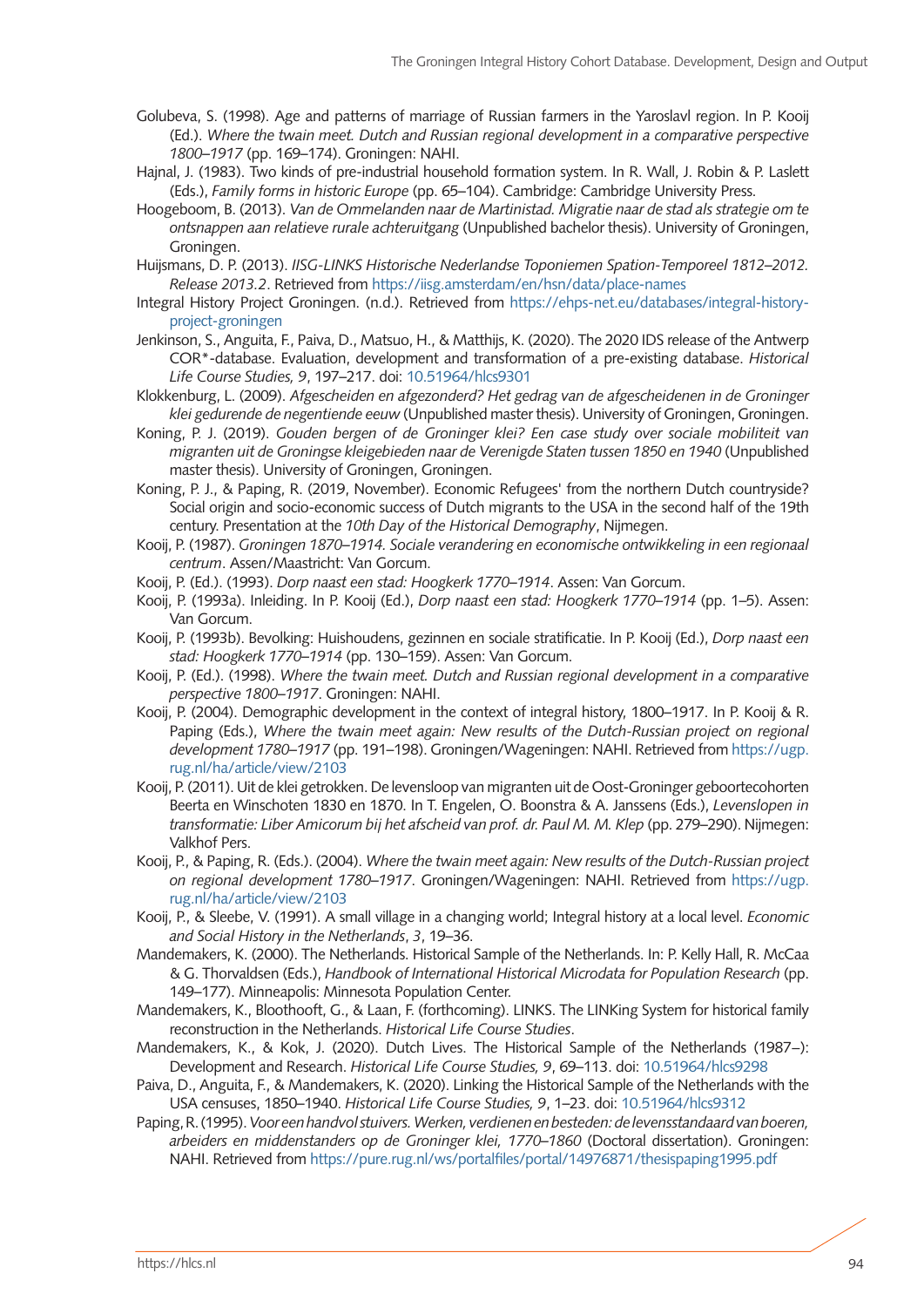- Paping, R. (1999). Gezinnen en cohorten: Arbeidsstrategieën in een marktgerichte agrarische economie: De Groningse kleigebieden 1830–1920. In J. Kok, A. Knotter, R. Paping & E. Vanhaute (Eds.), *Levensloop en levenslot. Arbeidsstrategieën van gezinnen in de negentiende en twintigste eeuw* (pp. 17–88). Groningen/Wageningen: NAHI. Retrieved from [https://www.researchgate.net/profile/Jan-Kok-4/](https://www.researchgate.net/profile/Jan-Kok-4/publication/333401946_Levensloop_en_levenslot/links/5cebd797a6fdcce250aa63ca/Levensloop-en-levenslot.pdf) [publication/333401946\\_Levensloop\\_en\\_levenslot/links/5cebd797a6fdcce250aa63ca/Levensloop](https://www.researchgate.net/profile/Jan-Kok-4/publication/333401946_Levensloop_en_levenslot/links/5cebd797a6fdcce250aa63ca/Levensloop-en-levenslot.pdf)[en-levenslot.pdf](https://www.researchgate.net/profile/Jan-Kok-4/publication/333401946_Levensloop_en_levenslot/links/5cebd797a6fdcce250aa63ca/Levensloop-en-levenslot.pdf)
- <span id="page-19-10"></span>Paping, R. (2004a). Family strategies concerning migration and occupations of children in a market-oriented agricultural economy. *The History of the Family, 9*(2), 159–191. doi: [10.1016/j.hisfam.2004.01.003](https://doi.org/10.1016/j.hisfam.2004.01.003)
- <span id="page-19-9"></span>Paping, R. (2004b). Family strategies, wage labour and the family life cycle in the Groningen countryside, c. 1850–1910. In P. Kooij & R. Paping (Eds.), *Where the twain meet again: New results of the Dutch-Russian project on regional development 1780–1917* (pp. 271–291). Groningen/Wageningen: NAHI. Retrieved from<https://ugp.rug.nl/ha/article/view/2103>
- <span id="page-19-6"></span>Paping, R. (2009). Gender and the intergenerational transfer of property and social position in the 18th and early 19th century northern Dutch countryside. In M. Durães, A. Fauve-Chamoux, L. Ferrer & J. Kok (Eds.), *The transmission of well-being: Gendered marriage strategies and inheritance systems in Europe (17th–20th centuries)* (pp. 291–313). Bern: Peter Lang. Retrieved from [https://www.researchgate.](https://www.researchgate.net/publication/260081918_Gender_and_the_intergenerational_transfer_of_property_and_social_position_in_the_18th_and_early_19th_century_northern_Dutch_countryside) [net/publication/260081918\\_Gender\\_and\\_the\\_intergenerational\\_transfer\\_of\\_property\\_and\\_social\\_](https://www.researchgate.net/publication/260081918_Gender_and_the_intergenerational_transfer_of_property_and_social_position_in_the_18th_and_early_19th_century_northern_Dutch_countryside) position in the 18th and early 19th century northern Dutch countryside
- <span id="page-19-1"></span>Paping, R. (2010). Taxes, property size, occupations and social structure: The case of the 18th and 19th century northern Dutch countryside. *Belgisch Tijdschrift voor Nieuwste Geschiedenis, 40*(1), 215–248. Retrieved from [https://www.journalbelgianhistory.be/nl/journal/belgisch-tijdschrift-voor-nieuwste](https://www.journalbelgianhistory.be/nl/journal/belgisch-tijdschrift-voor-nieuwste-geschiedenis-2010-1-2/taxes-property-size-occupations)[geschiedenis-2010-1-2/taxes-property-size-occupations](https://www.journalbelgianhistory.be/nl/journal/belgisch-tijdschrift-voor-nieuwste-geschiedenis-2010-1-2/taxes-property-size-occupations)
- <span id="page-19-11"></span>Paping, R. (2017). Dutch live-in farm servants in the long 19th century: The decline of the life-cycle service system for the rural lower class. In J. Whittle (Ed.), *Servants in rural Europe. 1400–1900* (pp. 203–226). Woodbridge: Boydell & Brewer.
- <span id="page-19-3"></span>Paping, R. (2018). The 'dynamics' of household structure and size in the Northern Dutch countryside around 1840. In P. Puschmann & T. Riswick (Eds.), *Building bridges. Scholars, history and historical demography. A Festschrift in honor of professor Theo Engelen* (pp. 362–384). Nijmegen: Valkhof Pers. Retrieved from [https://www.ru.nl/publish/pages/800120/building\\_bridges\\_open\\_access\\_pdf.pdf](https://www.ru.nl/publish/pages/800120/building_bridges_open_access_pdf.pdf)
- <span id="page-19-2"></span>Paping, R., & Collenteur, G. (1998). The economic development of the clay soil area of Groningen 1770– 1910: Income and socio-economic groups. In: P. Kooij (Ed.), *Where the twain meet. Dutch and Russian regional development in a comparative perspective 1800–1917* (pp. 35–50). Groningen: NAHI.
- <span id="page-19-7"></span>Paping, R., & Collenteur, G. (2004). Population growth and social structure in a market-oriented agricultural economy in The Netherlands 1750–1820. *Obradoiro de Historia Moderna, 13*, 75–99. Retrieved from [http://dspace.usc.es/bitstream/10347/3936/1/pg\\_076-101\\_obradoiro13.pdf](http://dspace.usc.es/bitstream/10347/3936/1/pg_076-101_obradoiro13.pdf)
- <span id="page-19-12"></span>Paping, R., & Pawlowski, J. (2018). Success or failure in the city? Social mobility and rural-urban migration in nineteenth- and early-twentieth-century Groningen, the Netherlands. *Historical Life Course Studies, 6*, 69–94. doi: [10.51964/hlcs9329](https://doi.org/10.51964/hlcs9329)
- <span id="page-19-8"></span>Paping, R., & Schansker, G. (2013). The reproduction of the rural labour class: Fertility, nuptiality and life chances. Paper presented at the *6th Day of the Historical Demography*. Retrieved from [https://www.](https://www.researchgate.net/publication/282249917) [researchgate.net/publication/282249917](https://www.researchgate.net/publication/282249917)
- <span id="page-19-14"></span>Paping, R., & Schansker, G. (2014). De reproductie van de rurale arbeidersklasse in achttiende- en negentiendeeeuws Groningen: Vruchtbaarheid, nuptialiteit en overlevingskansen. In I. Devos, K. Matthijs & B. Van de Putte (Eds.), *Kwetsbare groepen in/en historische demografie* (pp. 71–98). Leuven/Den Haag: Acco.
- <span id="page-19-13"></span>Puschmann, P. (2015). *Social inclusion and exclusion of urban in-migrants in northwestern European port cities. Antwerp, Rotterdam & Stockholm, ca. 1850–1930* (Doctoral dissertation). Retrieved from [https://limo.libis.be/primo-explore/fulldisplay?docid=LIRIAS1871846&context=L&vid=Lirias&search\\_](https://limo.libis.be/primo-explore/fulldisplay?docid=LIRIAS1871846&context=L&vid=Lirias&search_scope=Lirias&tab=default_tab&lang=en_US&fromSitemap=1) [scope=Lirias&tab=default\\_tab&lang=en\\_US&fromSitemap=1](https://limo.libis.be/primo-explore/fulldisplay?docid=LIRIAS1871846&context=L&vid=Lirias&search_scope=Lirias&tab=default_tab&lang=en_US&fromSitemap=1)
- <span id="page-19-0"></span>Schrover, M. (1998). Demographic behaviour in North Brabant in the nineteenth century. In P. Kooij (Ed.), *Where the twain meet. Dutch and Russian regional development in a comparative perspective 1800– 1917* (pp. 201–222). Groningen: NAHI.
- <span id="page-19-4"></span>Shustrova, I., & Sinitsyna, E. (2004). Demographic behaviour in the Yaroslavl loamy area. The results of cohort analysis for two typical rural villages. In P. Kooij & R. Paping (Eds.), *Where the twain meet again: New results of the Dutch-Russian project on regional development 1780–1917* (pp. 7–18). Groningen/Wageningen: NAHI. Retrieved from <https://ugp.rug.nl/ha/article/view/2103>
- <span id="page-19-5"></span>Sinitsyna, E. (1998). Some results of cohort analysis in the Yaroslavl region. In P. Kooij (Ed.), *Where the twain meet. Dutch and Russian regional development in a comparative perspective 1800–1917* (pp. 155–168). Groningen: NAHI.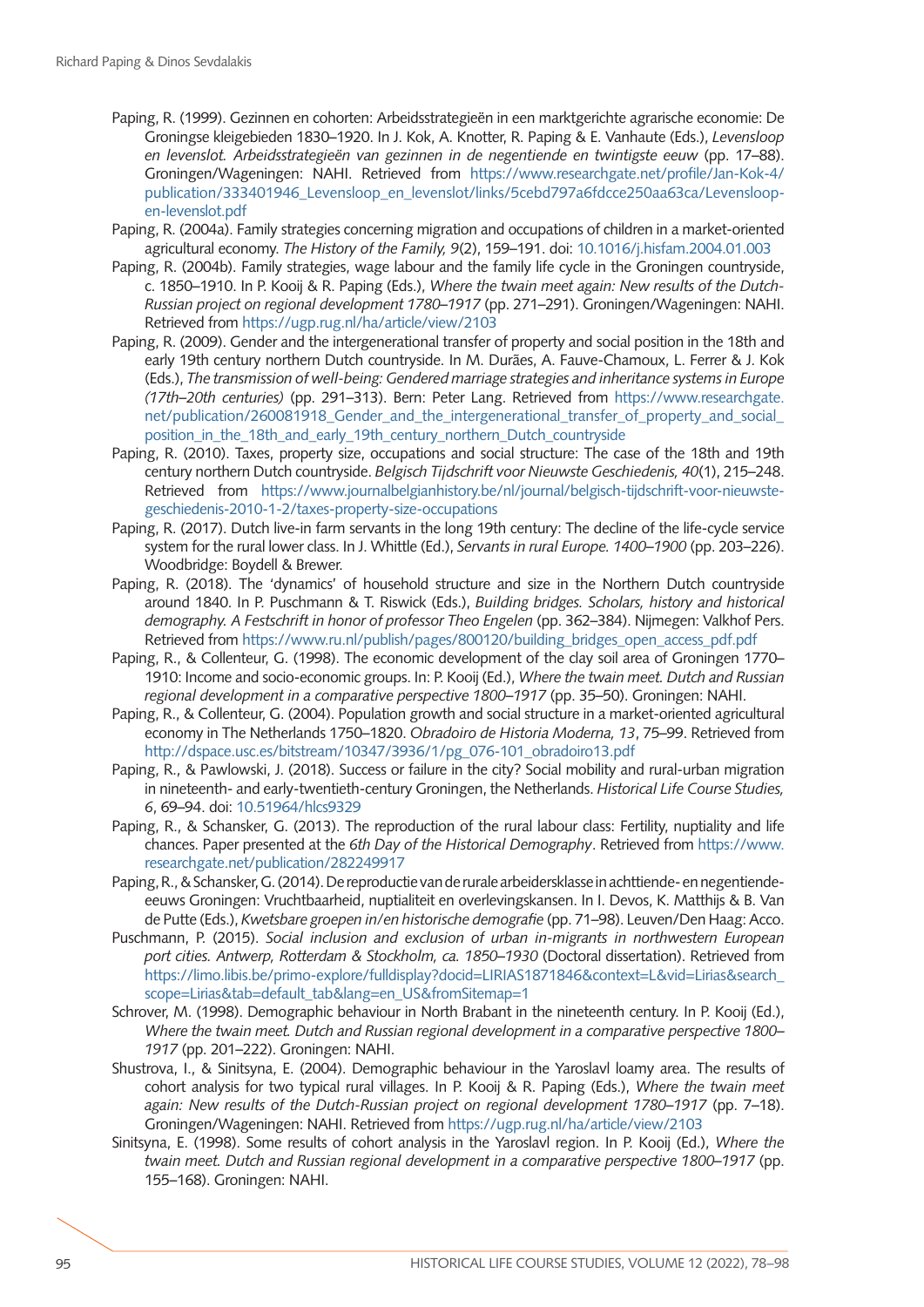- <span id="page-20-5"></span>Sleebe, V. (1993). Openbaar en privé. In P. Kooij (Ed.), *Dorp naast een stad: Hoogkerk 1770–1914* (pp. 295–335). Assen: Van Gorcum.
- <span id="page-20-0"></span>Trienekens, G. (1987). Theoretische en methodologische aspecten van de lokale en regionale geschiedschrijving. In F. van Besouw, P. den Boer, F. W. N. Hugenholtz & Th. van Tijn (Eds.), *Balans en perspectief. Visies op de geschiedwetenschap in Nederland* (pp. 167–188). Groningen: Wolters-Noordhof/Forsten.
- <span id="page-20-1"></span>Trienekens, G. (1993). Integrale geschiedenis in wording: Aarle-Rixtel en Wanroij in de negentiende en het begin van de twintigste eeuw. In J. A. van Oudheusden & G. Trienekens (Eds.), *Een pront wijf, een mager paard en een zoon op het seminarie: Aanzetten tot een integrale geschiedenis van oostelijk Noord-Brabant* (pp. 211–313). 's-Hertogenbosch: Stichting Brabantse Regionale Geschiedoefening.
- <span id="page-20-3"></span>Trienekens, G. (2004). Characteristics of households in the eastern part of North Brabant 1810-1920. In P. Kooij & R. Paping (Eds.), *Where the twain meet again: New results of the Dutch-Russian project on regional development 1780–1917* (pp. 25–44). Groningen/Wageningen: NAHI. Retrieved from <https://ugp.rug.nl/ha/article/view/2103>
- <span id="page-20-6"></span>van Leeuwen, M. H. D., Maas, I., & Miles, A. (2002). *HISCO. Historical International Standard Classification of Occupations*. Leuven: Leuven University Press.
- <span id="page-20-2"></span>van Oudheusden, J. A., & Trienekens, G. (Eds.) (1993). *Een pront wijf, een mager paard en een zoon op het seminarie: aanzetten tot een integrale geschiedenis van oostelijk Noord-Brabant*. 's-Hertogenbosch: Stichting Brabantse Regionale Geschiedoefening.
- Vézina, H., & Bournival, J. S. (2020). An overview of the BALSAC population database. Past developments, current state and future prospects. *Historical Life Course Studies, 9*, 114–129. doi: [10.51964/hlcs9299](https://doi.org/10.51964/hlcs9299)
- <span id="page-20-4"></span>Voerman, J. F. (2001). *Verstedelijking en migratie in het Oost-Groningse veengebied 1800–1940* (Doctoral dissertation). Assen: Van Gorcum.

## **APPENDIX**

| 1811              | <b>Total</b> | Lost           | Emigrated<br>permanently | Died before<br>20 in the<br><b>Netherlands</b> | Died after<br>20 in the<br><b>Netherlands</b> | Marriage<br>year known |
|-------------------|--------------|----------------|--------------------------|------------------------------------------------|-----------------------------------------------|------------------------|
| City of Groningen | 240          | 16             | 9                        | 86                                             | 129                                           | 110                    |
| Appingedam        | 120          | 5              | $\overline{2}$           | 39                                             | 74                                            | 61                     |
| Beerta            | 120          | $\overline{2}$ | 5                        | 37                                             | 76                                            | 66                     |
| <b>Bedum</b>      | 120          | $\Omega$       | 3                        | 36                                             | 81                                            | 66                     |
| Hoogkerk          | 120          | $\overline{2}$ | $\overline{2}$           | 38                                             | 78                                            | 60                     |
| Leens             | 120          | 3              | 12                       | 33                                             | 72                                            | 64                     |
| Stedum            | 120          | 4              | 6                        | 34                                             | 76                                            | 66                     |
| Uithuizen         | 120          | 5              | 8                        | 32                                             | 75                                            | 73                     |
| Winschoten        | 120          | 1              | $\overline{4}$           | 26                                             | 89                                            | 76                     |
| Zuidhorn          | 120          | 1              | 3                        | 27                                             | 89                                            | 74                     |
| Total rural       | 1,080        | 23             | 45                       | 302                                            | 710                                           | 606                    |

Table A1 *Life course characteristics of the 1811 cohort*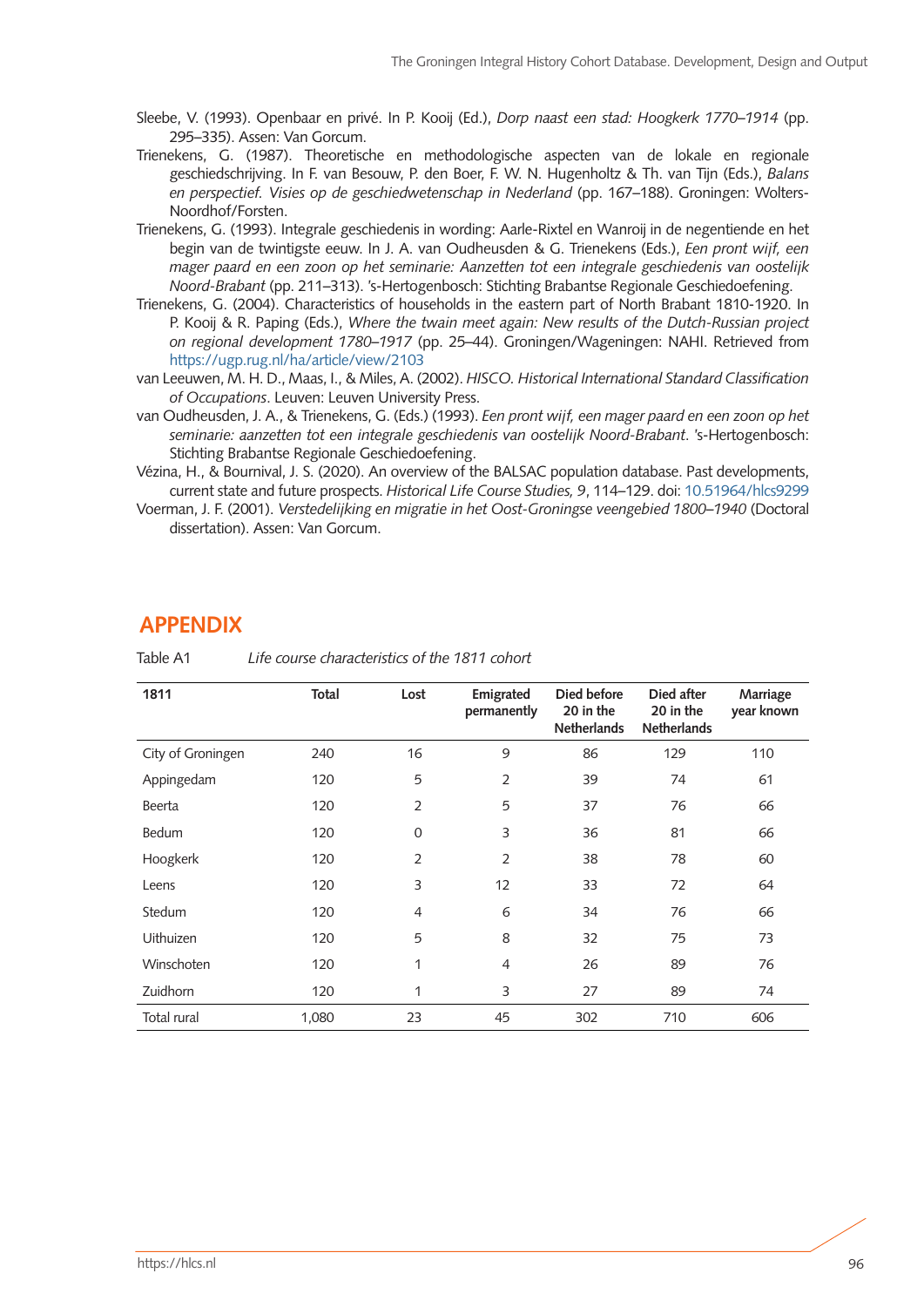| 1830              | Total | Lost           | Emigrated<br>permanently | Died before<br>20 in the<br><b>Netherlands</b> | Died after<br>20 in the<br><b>Netherlands</b> | Marriage<br>year known |
|-------------------|-------|----------------|--------------------------|------------------------------------------------|-----------------------------------------------|------------------------|
| City of Groningen | 240   | 9              | $\overline{4}$           | 94                                             | 133                                           | 97                     |
| Appingedam        | 120   | $\overline{4}$ | 5                        | 35                                             | 76                                            | 64                     |
| Beerta            | 120   | 3              | 4                        | 20                                             | 93                                            | 83                     |
| Bedum             | 120   | 1              | 8                        | 33                                             | 78                                            | 70                     |
| Hoogkerk          | 120   | $\mathbf{1}$   | 3                        | 28                                             | 88                                            | 74                     |
| Leens             | 120   | $\overline{4}$ | 13                       | 42                                             | 61                                            | 58                     |
| Stedum            | 120   | 1              | 15                       | 33                                             | 71                                            | 72                     |
| <b>Uithuizen</b>  | 120   | $\Omega$       | 28                       | 27                                             | 65                                            | 69                     |
| Winschoten        | 120   | $\overline{4}$ | $\overline{4}$           | 30                                             | 82                                            | 67                     |
| Zuidhorn          | 120   | 1              | 6                        | 29                                             | 84                                            | 74                     |
| Total rural       | 1,080 | 19             | 86                       | 277                                            | 698                                           | 631                    |

Table A2 *Life course characteristics of the 1830 cohort*

Table A3 *Life course characteristics of the 1850 cohort*

| 1850              | Total | Lost           | Emigrated<br>permanently | Died before<br>20 in the<br><b>Netherlands</b> | Died after<br>20 in the<br><b>Netherlands</b> | Marriage<br>year known |
|-------------------|-------|----------------|--------------------------|------------------------------------------------|-----------------------------------------------|------------------------|
| City of Groningen | 240   | 6              | $\mathbf 0$              | 90                                             | 139                                           | 116                    |
| Appingedam        | 120   | $\overline{2}$ | 5                        | 40                                             | 73                                            | 65                     |
| Beerta            | 120   | $\mathbf{1}$   | 7                        | 30                                             | 82                                            | 71                     |
| Bedum             | 120   | 1              | 3                        | 30                                             | 86                                            | 75                     |
| Hoogkerk          | 120   | 1              | 10                       | 36                                             | 73                                            | 61                     |
| Leens             | 120   | 1              | 24                       | 34                                             | 61                                            | 63                     |
| Stedum            | 120   | 1              | 21                       | 43                                             | 55                                            | 62                     |
| <b>Uithuizen</b>  | 120   | 1              | 31                       | 36                                             | 52                                            | 59                     |
| Winschoten        | 120   | $\overline{4}$ | 7                        | 34                                             | 75                                            | 67                     |
| <b>Zuidhorn</b>   | 120   | 1              | 16                       | 30                                             | 73                                            | 80                     |
| Total rural       | 1,080 | 13             | 124                      | 313                                            | 630                                           | 603                    |